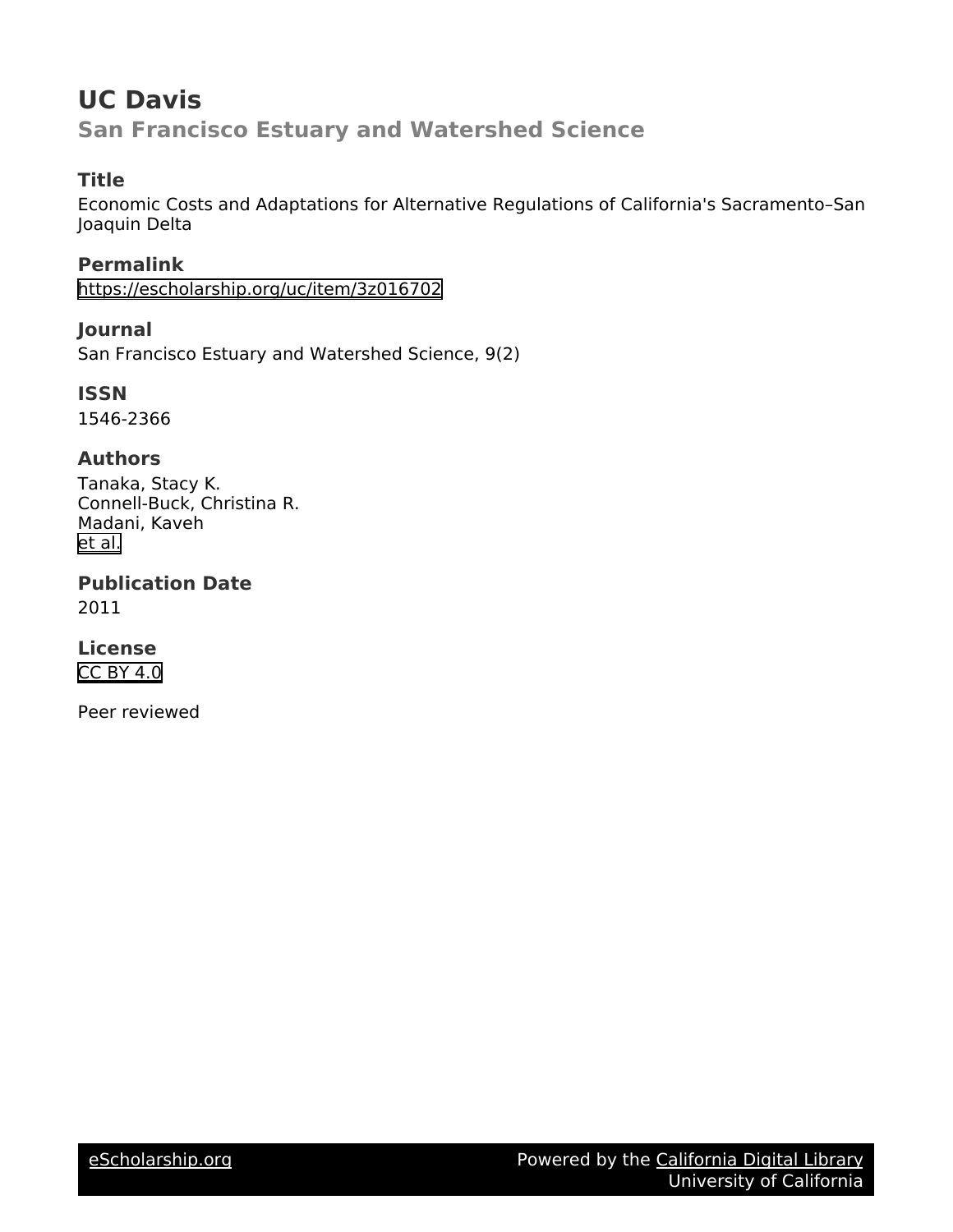

# **Economic Costs and Adaptations for Alternative Regulations of California's Sacramento–San JoaquinDelta**

Stacy K. Tanaka<sup>1</sup>, Christina R. Connell–Buck<sup>2</sup>, Kaveh Madani<sup>3</sup>, Josue Medellín-Azuara<sup>4</sup>, Jay R. Lund<sup>4</sup>, and Ellen Hanak<sup>5</sup>

Volume 9, Issue 2, Article 4 | July 2011 doi: *http://dx.doi.org/10.15447/sfews.2014v9iss2art4*

## **ABSTRACT**

Water exports from California's Sacramento–San Joaquin Delta are an environmental concern because they reduce net outflows of fresh water from the Delta, and can entrain fish and disrupt flows within the Delta. If exports were no longer pumped from within the Delta, the regulatory issue becomes one of maintaining appropriate flows into and out of the Delta. This paper presents the results of two sets of hydro-economic optimization modeling runs, which were developed to represent a range of modified Delta operations and their economic and operational effects on California's water supply system. The first set of runs represents decreasing export capacity from the Delta. The second set increases minimum net Delta outflow (MNDO) requirements. The hydro-economic model seeks the least–cost statewide water management scheme for water supply, including a wide range of resources and water management options. Results show that reducing exports or increasing MNDO requirements increase annual average statewide water scarcity, scarcity costs, and operating costs (from greater use of desalination, wastewater

recycling, water treatment, and pumping). Effects of reduced exports are especially concentrated in agricultural communities in the southern Central Valley because of their loss of access to overall water supply exports and their ability to transfer remaining water to southern California. Increased outflow requirements increase water scarcity and associated costs throughout California. For an equivalent amount of average Delta outflows, statewide costs increase more rapidly when exports alone are reduced than when minimum outflow requirements are increased and effects are more widely distributed statewide.

## **KEYWORDS**

water resources management, adaptation, water supply, water exports, Sacramento–San Joaquin Delta, California, CALVIN.

## **INTRODUCTION**

The costs and flexibility of water systems adapting to changes in environmental regulations is an important policy and planning issue. The economic and environmental effects of different forms of regulation, including operator and societal adaptations, can now often be better understood using hydro-economic system modeling (Harou and others 2009). Hydroeconomic models blend traditional hydrologic or

<sup>1</sup> Watercourse Engineering Inc.; *[stacy.tanaka@watercourseinc.com](mailto:stacy.tanaka@watercourseinc.com)*

<sup>2</sup> Hydrologic Sciences Graduate Group, University of California-Davis

<sup>3</sup> Department of Civil, Environmental, and Construction Engineering, University of Central Florida

<sup>4</sup> Department of Civil and Environmental Engineering, University of California-Davis

<sup>5</sup> Public Policy Institute of California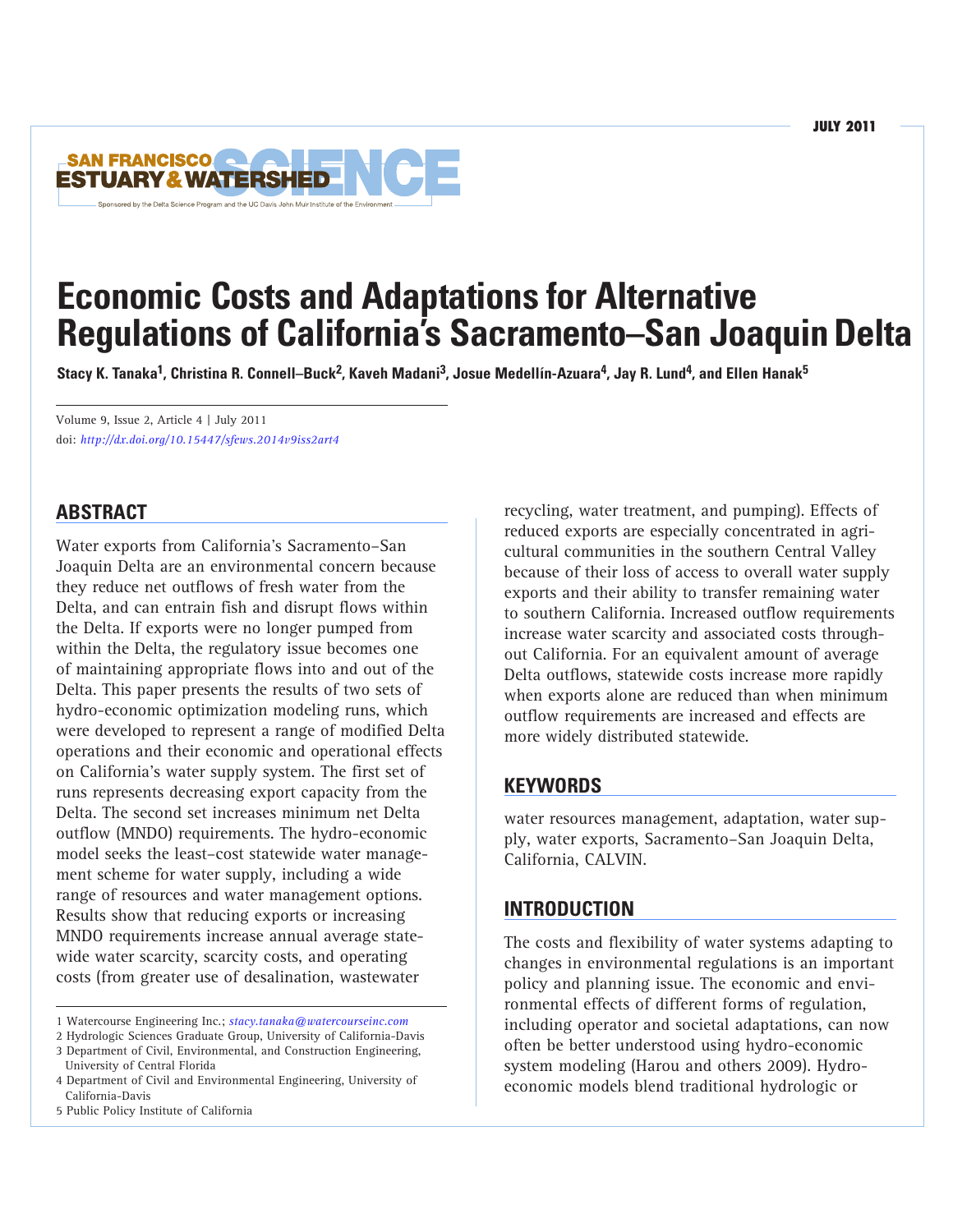water operations models (Yeh 1985; Draper and others 2004; Labadie 2004; Yates and others 2009) with economic models of water system performance (DWR 2010). Water exports from California's Sacramento– San Joaquin Delta are an important supply source to the Bay Area, southern Central Valley, and Southern California, providing drinking water to roughly twothirds of all Californians, as well as irrigation water to millions of hectares of farmland (Lund and others 2007, 2010). These exports have become a central concern for the environmental health of the Delta because of dramatic declines in some native fish species in recent years. For several decades, various flow requirements and salinity standards at specific times of the year have regulated exports to protect fish. In December 2007, a ruling by the United States District Court, Eastern District of California (the Wanger Decision) further restricted flows from the export pumps at the southern edge of the Delta to reduce the risk of entraining delta smelt (*Hypomesus transpacificus*), a species listed under both the federal and state endangered species acts.<sup>1</sup> At about the same time, the state-appointed Delta Vision Blue Ribbon Task Force (the Task Force) released its strategic vision for the Delta (Isenberg and others 2008), echoing the views of many environmental advocates in arguing to consider export reductions. The Task Force and others also acknowledged that upstream diversions from the Sacramento and San Joaquin river watersheds are a significant drain on Delta flows and should contribute to providing additional flows into the Delta (Lund and others 2007, 2010).

Reducing exports and increasing flows to the Delta are related, but distinct, regulatory tools. Directly targeting export reductions helps avoid fish entrainment and other problems created by altered flows within the Delta, where exports are drawn through Delta channels to the pumps (Figure 1). If exports are instead diverted upstream and taken around the Delta through a peripheral canal, the role of the pumps in the southern Delta is reduced, and the regulatory issue becomes one of maintaining appropriate flows

into the Delta. Regulatory flows are typically measured as net outflows from the Delta to the ocean or net Delta outflows. In addition to potential environmental benefits, increased net Delta outflows could be sought to maintain salinity standards for agricultural and urban users within the Delta in the face of sea level rise, which will likely push salinity from the ocean and Bay further into the Delta (Fleenor and others 2008). Although restricting exports can be used to increase net Delta outflows, this objective also can be attained more directly by requiring increased minimum net Delta outflows (MNDOs). Directly regulating Delta outflows versus reducing or eliminating exports could provide additional flexibility statewide because upstream diverters in the Sacramento Valley can lease or sell some of their water to exporters.

This paper explores the implications of these two regulatory strategies—export restrictions and MNDO increases—for California's economy and for water users in different parts of the state. This paper also explores the response of water users to increased Delta regulations, including adjustments to their water supply portfolio with tools such as transfers, groundwater banking, recycling, desalination, and conservation. Finally, this paper assesses how these regulations change the costs of providing water for environmental mitigation in different parts of the state, and how they affect the attractiveness of different infrastructure investments, including new conveyance and new surface and groundwater storage facilities.

## **MODELING APPROACH**

To provide a more integrated understanding of the statewide economic costs and adaptations available for these regulatory alternatives, a large-scale economic–engineering optimization model, CALVIN, was employed (*[http://cee.engr.ucdavis.edu/faculty/lund/](http://cee.engr.ucdavis.edu/faculty/lund/CALVIN/) [CALVIN/](http://cee.engr.ucdavis.edu/faculty/lund/CALVIN/)*). The CALVIN model has been presented elsewhere, so only a brief discussion follows.

#### **The CALVIN Model**

The California Value Integrated Network (CALVIN) is a generalized network flow-based economic–engi-

<sup>1</sup> Natural Resources Defense Council, et al. v. Kempthorne, Findings of Fact and Conclusions of Law Re. Interim Remedies Re: Delta Smelt ESA Remand and Reconsultation, United States District Court, Eastern District of California, 1:05-cv-1207 OWW GSA (2007).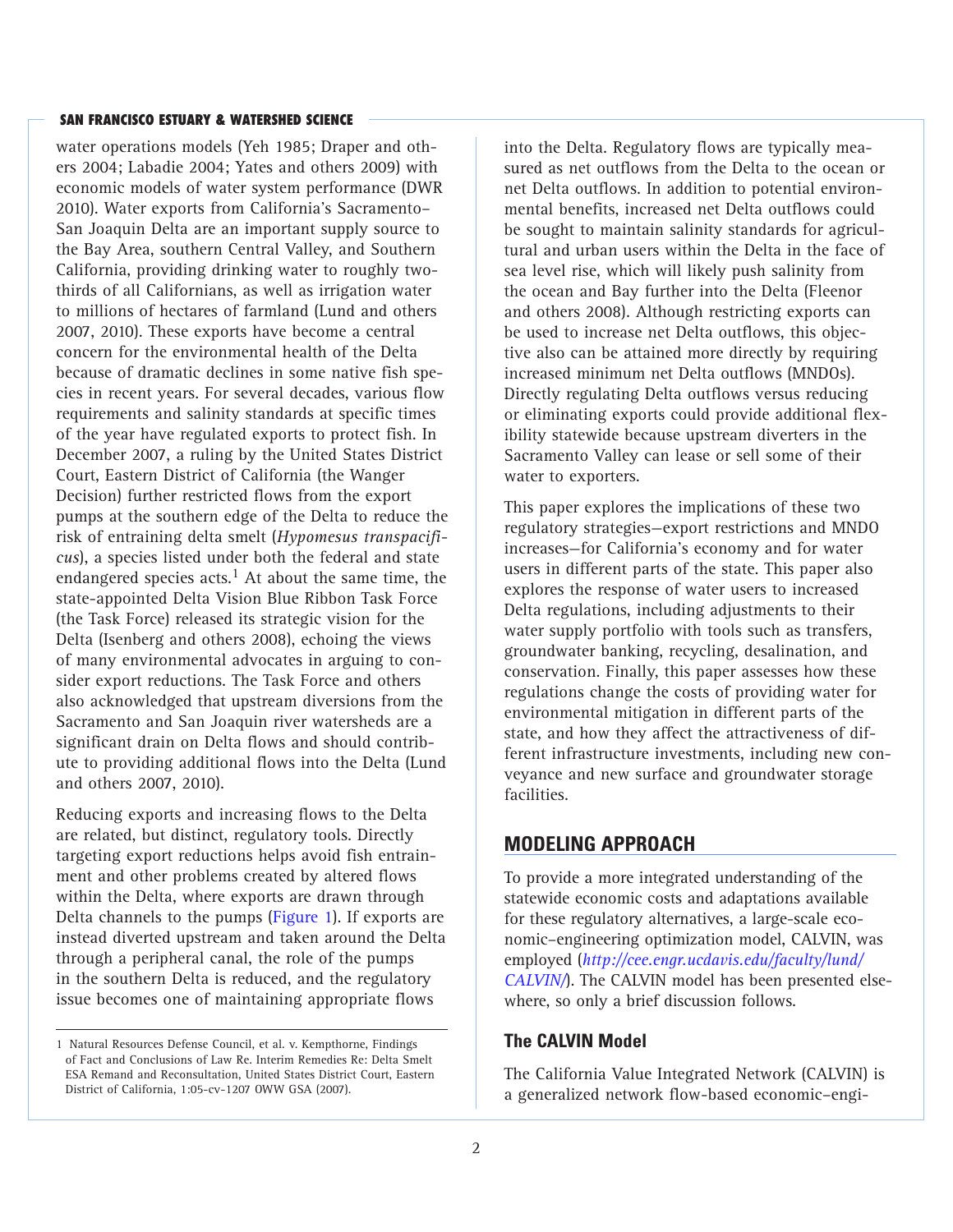#### **JULY 2011**



**Figure 1** Map of Delta islands with island numbers indicated. Source: Lund and others 2010.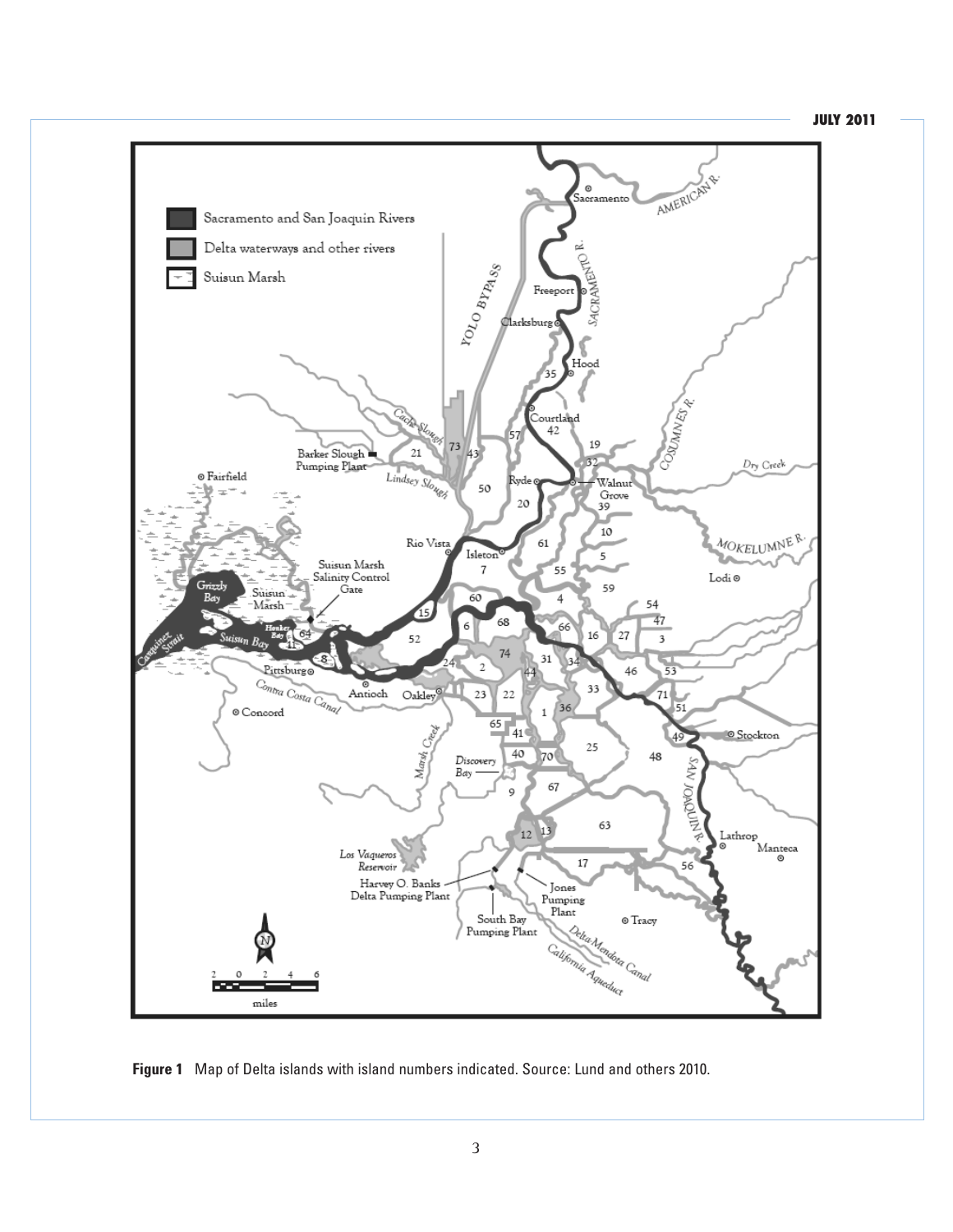neering optimization model of California's intertied water supply system, including 92% of California's population and 88% of the state's irrigated lands (Figure 2). It includes the major facilities of the State Water Project (SWP) and the Central Valley Project (CVP), along with many regional and local facilities. In all, the model includes 53 surface water reservoirs and 31 groundwater basins. CALVIN's economic calculations cover 24 agricultural areas and 30 urban areas. CALVIN has been used previously to examine various water-management problems in California (Jenkins and others 2001, 2004; Newlin and others 2002; Draper and others 2003; Tanaka and others 2003, 2006; Pulido–Velázquez and others 2004; Null and Lund 2006; Lund and others 2007; Medellín–

Azuara and others 2008; Connell 2009; Harou and others 2010). The model expands on the economic model of Vaux and Howitt (1984), with a broader representation of management options and environmental and physical constraints common in more traditional optimization models (Becker and others 1976; Marino and Loaiciga 1985; Lefkoff and Kendal 1996).

Optimization models are well suited to explore alternatives and identify those with more promising performance (Mirchi and others 2010). CALVIN seeks to minimize operating costs and economic losses for urban and agricultural users throughout California's water system, over the range of historical hydrology (water years 1921–1993). CALVIN also has been used



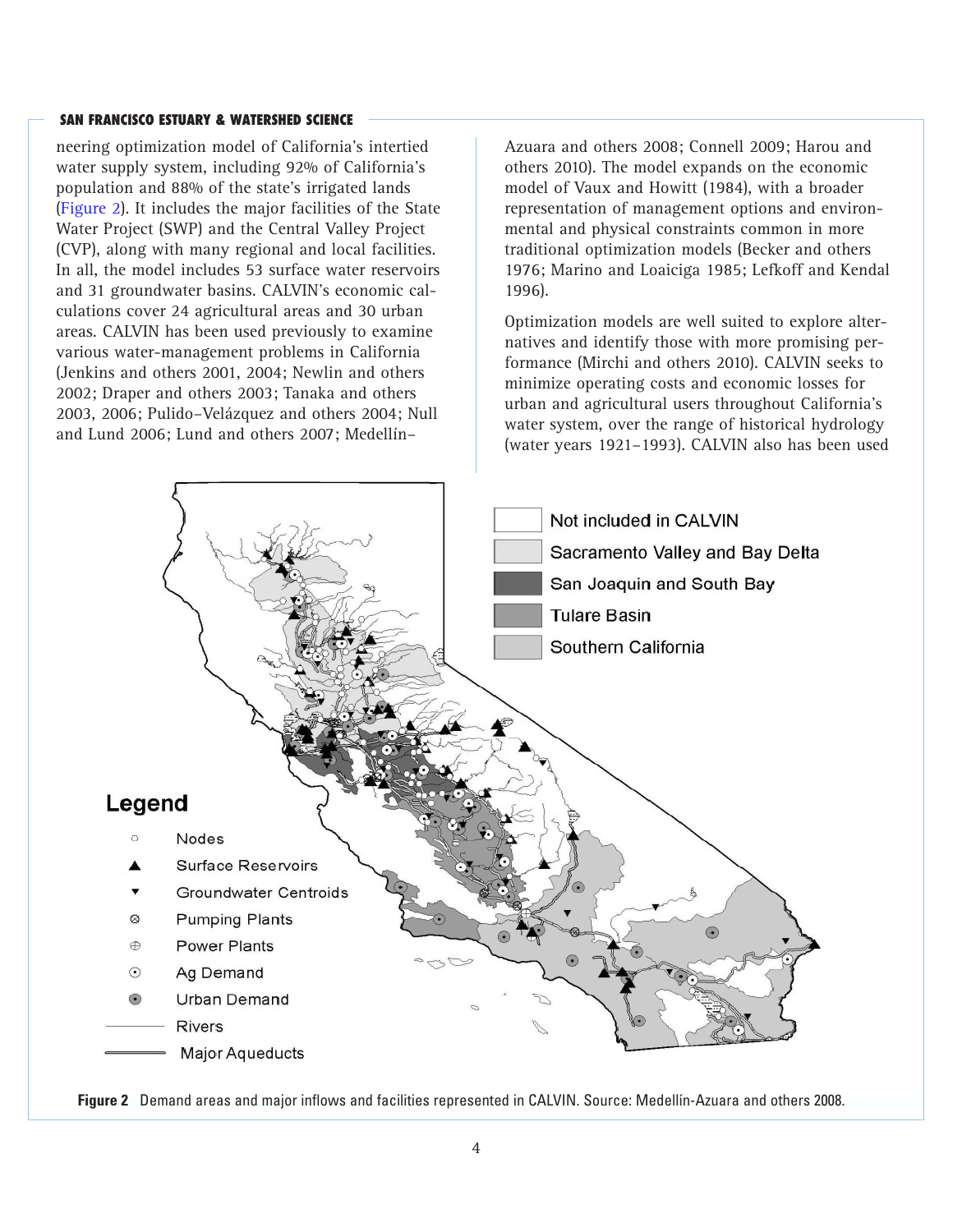#### **JULY 2011**

to explore outcomes under hydrology influenced by different forms of climate change (Tanaka and others 2006; Medellín–Azuara and others 2008; Connell 2009; Harou and others 2010). Although climate change is not analyzed for these CALVIN results, some indications of how the results might be affected by climate change are provided in the discussion of the results. Previous studies indicate that Delta exports often become more economically important with climate warming, and for drier climates in particular.

CALVIN uses a generalized network flow optimization solver for water resources systems, Hydrological Engineering Center—Prescriptive Reservoir Model (HEC–PRM), to find the least-cost solution with specified constraints (HEC 1991). The specified constraints in CALVIN represent the physical and institutional limits imposed on the water system (e.g., physical limits on infrastructure capacity or regulatory limits on the use of these facilities). CALVIN requires many physical and economic input parameters to characterize California's water system. Physical parameters include infrastructure capacity (such as canals and pumping plants), environmental requirements (such as minimum instream flows and wildlife refuge requirements), operating requirements (such as flood storage in reservoirs), return flow coefficients, and inflows into groundwater and surface water reservoirs. Economic parameters include urban and agricultural water demand functions, as well as operating costs for water treatment, conveyance, and hydropower facilities. These inputs are detailed in Jenkins and others (2001).

The results presented here simulate the level of development in the year 2050, with a projected population of 65 million (up from 39 million in 2008) (Department of Finance 2007; Medellín–Azuara and others 2008). Urban water demands were developed based on year 2020 per capita demands by county and population estimated by the California Department of Water Resources (DWR) Bulletin 160– 98, and by estimates from Metropolitan Water District of Southern California data for Southern California urban areas (Jenkins 2000; Jenkins and others 2003), scaled to the estimated 2050 population. The 2050 agricultural water demands and values were developed from results from the Statewide Agricultural Production Model (SWAP) (Howitt and others 1999). CALVIN's economic data are in 1995 dollars, but all costs reported here have been updated to 2008 dollars using the *Engineering News-Record* multiplier of 1.48.

In addition to current facilities, the model runs presented herein include some additional facilities expected to be completed by 2050, including several new interties which are planned or are underway (e.g., Freeport Project and the Hayward Intertie). Likewise, urban coastal areas were assumed to have access to desalted seawater at a cost of \$1,135 per thousand cubic meter (TCM) in 1995 dollars (\$1,680 per TCM in 2008 dollars). All urban areas were assumed to have access to up to 50% of their wastewater flows as recycled water, at a cost of \$811 per TCM (in 1995 dollars or \$1,200 per TCM in 2008 dollars). As new technology is developed, costs for desalination and recycled wastewater may decrease, making them more economically competitive with traditional supplies. If desalination costs were to be similar to or less than those for wastewater recycling, increased use of desalination (when possible) would be expected, along with reduced wastewater recycling, because users will prefer the less expensive supply. For wastewater recycling, the major costs come from adding capacity at the wastewater treatment plant and expanding the current waterredistribution system. Household and industrial water conservation is available at a variable cost represented by a constant-elasticity-of-demand curve for residential users, and survey-based cost functions for industrial users (Jenkins and others 2003). Traditional water supplies from surface water and groundwater incur operating costs for pumping, recharge, and water treatment, and some relatively saline urban supplies also incur additional user costs because of poor water quality (Jenkins and others 2001).

Although it is quite comprehensive, CALVIN—like all models—has limitations. CALVIN has fixed monthly urban and agricultural economic water demands (based on "normal" water year demands), water use efficiencies, and environmental requirements. Urban and agricultural demands, water use efficiencies, and environmental requirements can vary by month, but do not vary by year or year type. CALVIN does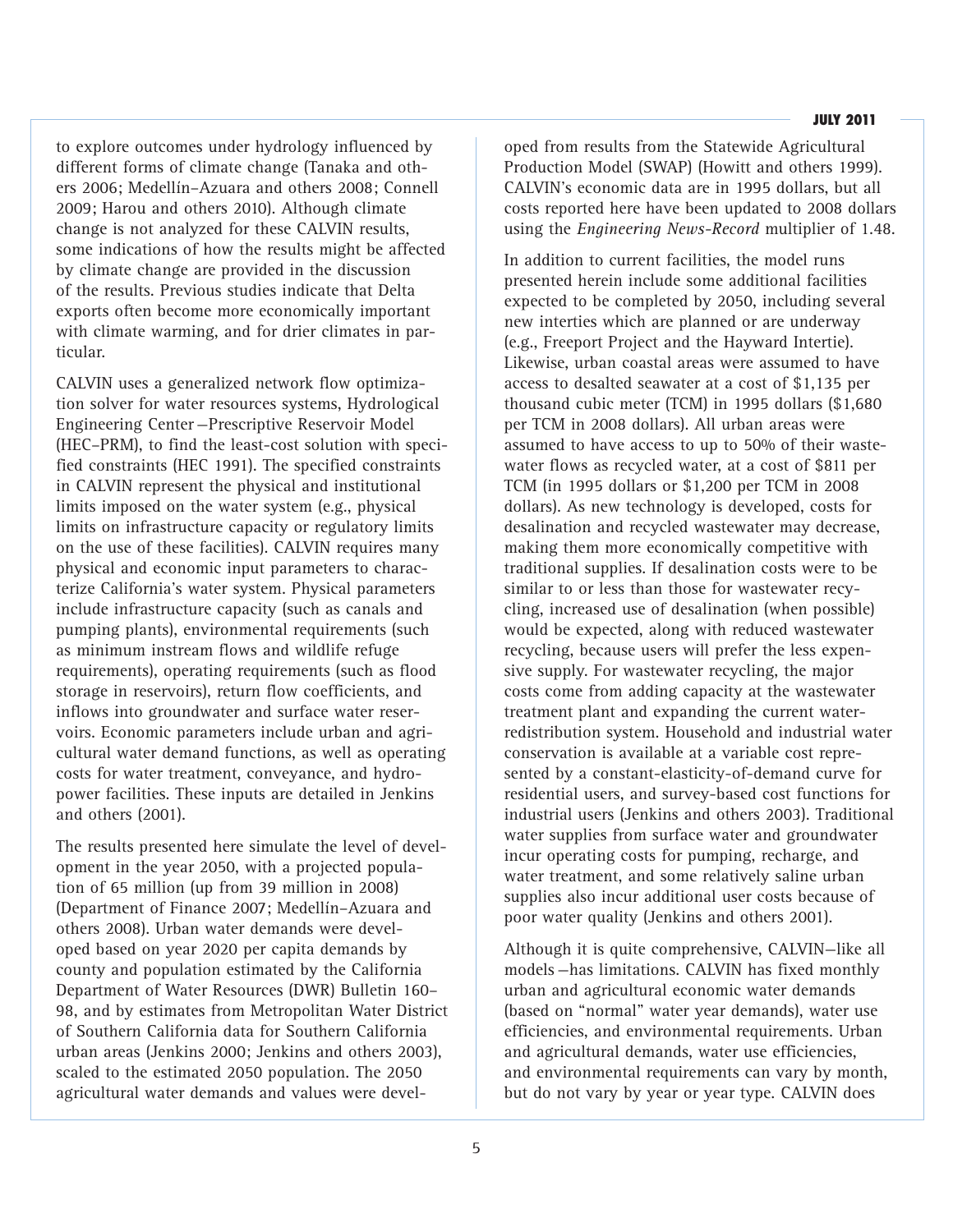not include minimum instream flow requirements for temperature or water-quality control purposes. Hydropower representation is limited to a few major facilities. Reservoir and river recreation values are not included. Groundwater basins are highly simplified; stream–aquifer interactions and deep percolation because of rainfall are not modeled in CALVIN, but rather controlled by fixed inflows based on the Central Valley Groundwater Simulation Model No Action Alternative (CVGSM NAA) data (Jenkins and others 2001). Some significant uncertainties also exist regarding inflows and return flows in some parts of the system, primarily in the Tulare Basin.

In addition, the model's assumption that water managers have perfect foresight about hydrological conditions somewhat reduces scarcity and its associated costs during droughts (Draper 2001). Draper (2001) found that the benefits of expanding storage can be two to five times greater with limited foresight optimization than with perfect foresight optimization. The CALVIN model represents an ideal water market (i.e., no transaction costs, risks, or uncertainty), where transfers are only limited by physical infrastructure capacities, environmental flow requirements, and the economic value of water. Water rights, as defined today, have been replaced by a market-driven allocation system, where water is supplied to users to maximize the economic benefit of the state as a whole. Perfect foresight and a lack of institutional barriers allow water users to make optimal plans for water transfers, whereas in practice some of these transfers may not occur. These assumptions lead to idealized results, which can be interpreted to represent the minimum (or lower bound) costs that can be obtained from more flexible operations. Nevertheless, despite these and other documented limitations (Jenkins and others 2001), CALVIN is the most comprehensive tool available to assess management possibilities for California's water-supply system, and has provided insights for various water-management actions.

## **Modeling Regulatory Alternatives**

The two strategies modeled in this study have the same infrastructure, water demands, and non-Delta environmental water demands. They differ in the amounts of water that may be exported through the Delta pumps, and the volumes of water that must flow to the ocean (net Delta outflow). Shown in Table 1 are the various modeling runs that reflect the two distinct strategies: reducing Delta pumping, and increasing MNDO. The corresponding Delta pumping and required Delta outflow is shown for each alternative.

## *Restricting Delta Exports*

In this strategy, exports are restricted by modifying the pumping plant capacities for the State Water Project (Banks), Central Valley Project (Jones), and the Contra Costa Water District (Rock Slough, Old River, and Contra Costa). Relative to the base case which corresponds to Delta regulatory conditions preceding the 2007 federal court decision to protect delta smelt, but with projected 2050 water demands the model was run for successive levels of export restrictions: decreasing all pumping plant capacities by 50% and 75%, and setting all pump capacities to zero (i.e., no exports).<sup>2</sup> Diversions for in-Delta agriculture and the North Bay Aqueduct are allowed to continue because the intent of this modeling alternative is to assess the impacts of reduced exports from the southern Delta pumps. The reduction or abandonment of exports examined here is not the sudden unavailability of water exports resulting from levee collapse (Illingworth and others 2005) or other catastrophic events, but a planned and prepared cutback, where water users have time to develop conservation programs and add other cost-effective supply sources.

For all restricted Delta export runs, Delta outflow requirements are kept at current (pre-Wanger Decision) levels, corresponding approximately to the regulations in D–1641, the water rights decision accompanying the most recent water quality control plan for the Delta. $3$  The MNDO range from 221 million cubic meters (MCM) per month in September to 461 MCM per month in March. The annual MNDO ranges from 4.6 billion cubic meters (BCM) per year to 10.2 BCM per year, with an average value of 6.9 BCM per year.

<sup>2</sup> For Banks, the 50% and 75% reductions are relative to the pumping plant's hydraulic capacity of 241  $\text{m}^3$  s<sup>-1</sup>.

<sup>3</sup> In CALVIN these outflow requirements are derived from DWRSIM\_220D09B-Calfed-514-output (DWR 1998; Jenkins and others 2001).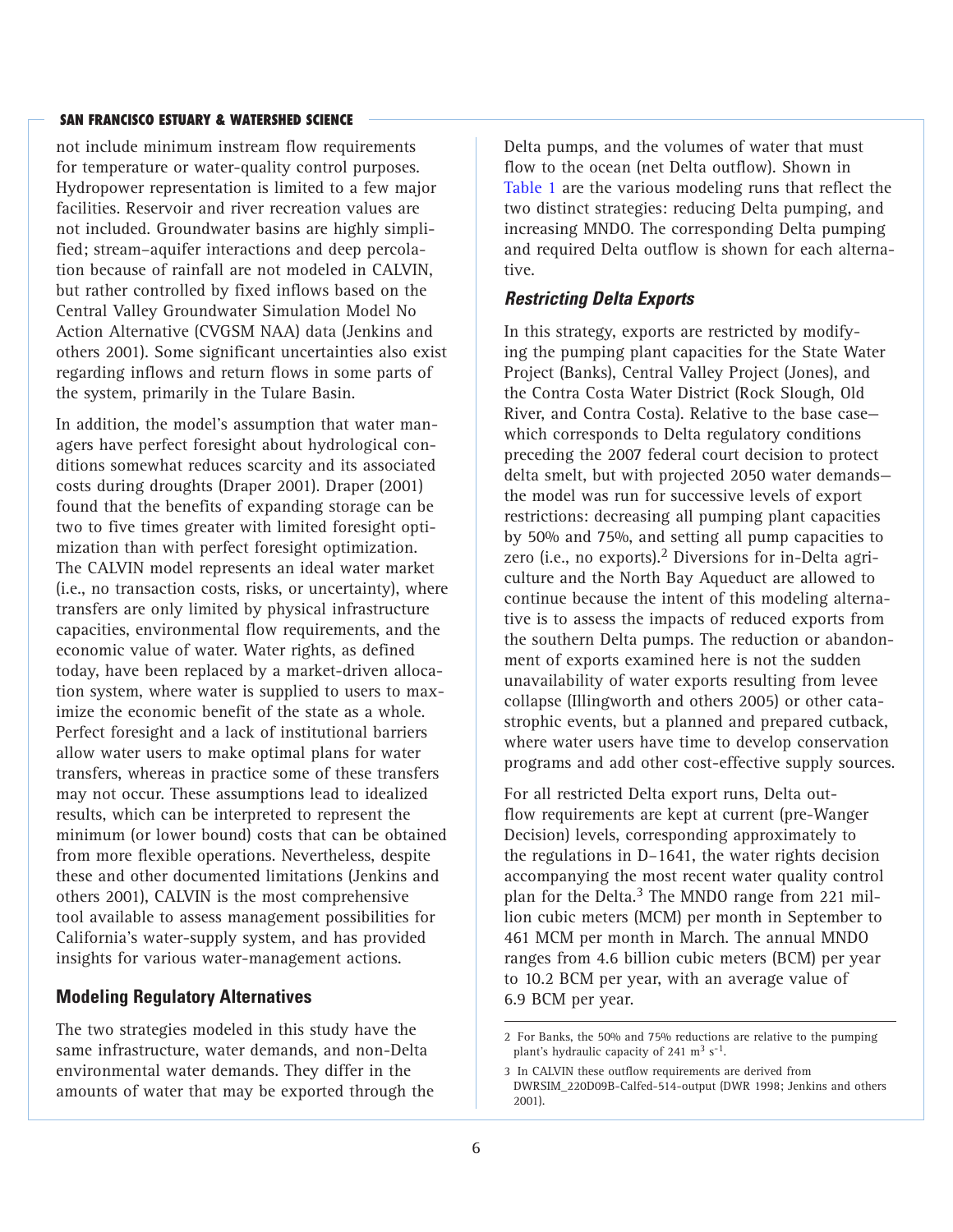#### **JULY 2011**

## *Increasing Delta Outflow Requirements*

For this set of runs, required Delta outflows are systematically increased from current levels by raising the MNDO values. $4$  For example, if the new monthly MNDO is 308 MCM per month, all months with required flows below this value are raised to 308 MCM, and months with higher required outflows are unchanged. For the three levels above 1,974 MCM month, the minimum outflow requirement is an average over all months because there is not always enough water in the system to meet the minimum

4 For the increasing Delta outflow requirement pumping plant capacity at all southern Delta facilities were set to their regulatory limit, except Banks pumping plant. Capacity at Banks was set to the proposed SDIP capacity of 241  $\text{m}^3$  s<sup>-1</sup> (8,500 cfs).

monthly standard. In these dry months, the minimum flow is at least 1,974 MCM. For example, in the scenario with 2,738 MCM per month requirements, the flow in some months might be as low as 1,974 MCM, but the overall monthly average is 2,738 MCM. At this level of required outflow, there is, on average, very little water available for diversions from the Delta: 94% of all modeled unimpaired inflows in the Delta watershed must be sent to the ocean.

## **RESTRICTING DELTA EXPORTS RESULTS AND DISCUSSION**

### **Delta Exports and Outflows**

Restricting Delta exports below those of the base case, results in less annual average exports. The

| <b>Modeled alternative</b>                             |                |                                                                                                                                                                                                                                                                                                                                                                                                                                     |                                         |        |
|--------------------------------------------------------|----------------|-------------------------------------------------------------------------------------------------------------------------------------------------------------------------------------------------------------------------------------------------------------------------------------------------------------------------------------------------------------------------------------------------------------------------------------|-----------------------------------------|--------|
|                                                        | $(m^3 s^{-1})$ | <b>Banks and total Delta pumping</b><br><b>Required Delta outflow</b> <sup>b</sup><br>capacity <sup>a</sup><br><b>Minimum</b><br>(MCM per month)<br>(MCM per month)<br><b>Restricting Delta exports</b><br>0/0<br>0/0<br>221<br>159 / 255<br>317/511<br>491 / 878<br><b>Increasing minimum net Delta outflow</b><br>221<br>308<br>617<br>863<br>1,233<br>1,480<br>633 / 1,020<br>1,727<br>1,850<br>1,974<br>1,974<br>1,974<br>1,974 | <b>Annual average</b><br>(MCM per year) |        |
|                                                        |                |                                                                                                                                                                                                                                                                                                                                                                                                                                     |                                         |        |
| No export (NE)                                         | 0/0            |                                                                                                                                                                                                                                                                                                                                                                                                                                     |                                         |        |
| Restricted transfers (RT)                              | 0/0            |                                                                                                                                                                                                                                                                                                                                                                                                                                     |                                         |        |
| 75% capacity reduction (75%R)                          | 60 / 97        |                                                                                                                                                                                                                                                                                                                                                                                                                                     |                                         | 6,899  |
| 50% capacity reduction (50%R)                          | 120 / 194      |                                                                                                                                                                                                                                                                                                                                                                                                                                     |                                         |        |
| Base conditions (BC) <sup>c</sup>                      | 187 / 334      |                                                                                                                                                                                                                                                                                                                                                                                                                                     |                                         |        |
|                                                        |                |                                                                                                                                                                                                                                                                                                                                                                                                                                     |                                         |        |
| Base conditions <sup>d</sup> ( $m^3$ s <sup>-1</sup> ) |                |                                                                                                                                                                                                                                                                                                                                                                                                                                     |                                         | 6,899  |
| 308 MNDO <sup>e</sup>                                  |                |                                                                                                                                                                                                                                                                                                                                                                                                                                     |                                         | 7,030  |
| 617 MNDO                                               |                |                                                                                                                                                                                                                                                                                                                                                                                                                                     |                                         | 8,986  |
| 863 MNDO                                               |                |                                                                                                                                                                                                                                                                                                                                                                                                                                     |                                         | 11,262 |
| 1,233 MNDO                                             |                |                                                                                                                                                                                                                                                                                                                                                                                                                                     |                                         | 15,136 |
| 1,480 MNDO                                             | 241 / 388      |                                                                                                                                                                                                                                                                                                                                                                                                                                     |                                         | 17,885 |
| 1,727 MNDO                                             |                |                                                                                                                                                                                                                                                                                                                                                                                                                                     |                                         | 20,757 |
| 1,850 MNDO                                             |                |                                                                                                                                                                                                                                                                                                                                                                                                                                     |                                         | 22,219 |
| 1,974 MNDO                                             |                |                                                                                                                                                                                                                                                                                                                                                                                                                                     |                                         | 23,689 |
| 2,355 MNDO                                             |                |                                                                                                                                                                                                                                                                                                                                                                                                                                     |                                         | 28,260 |
| 2,546 MNDO                                             |                |                                                                                                                                                                                                                                                                                                                                                                                                                                     |                                         | 30,546 |
| 2,736 MNDO                                             |                |                                                                                                                                                                                                                                                                                                                                                                                                                                     |                                         | 32,827 |

#### **Table 1** Modeled runs and strategies

<sup>a</sup> Banks and total Delta pumping capacity are presented in cubic meters per second  $(m^3 s^{-1})$  and as the monthly average pumping equivalents in million cubic meters per month. For example, with a 75% reduction, the pumping capacity for Banks is 60 m<sup>3</sup> s<sup>-1</sup> (the monthly average equivalent is 159 MCM per month) and total Delta pumping is 97 m<sup>3</sup> s<sup>-1</sup> (the monthly average equivalent is 255 MCM per month).

b Monthly minimums vary by month and water year type in the current regulatory framework; 221 MCM is the lowest monthly level.

c Base conditions with 2050 water demands and Banks pumping plant at regulatory capacity (varies by month).

<sup>d</sup> Base conditions with 2050 water demands and Banks pumping plant at hydraulic capacity (241 m<sup>3</sup> s<sup>-1</sup>).

e MNDO is minimum net Delta outflow indicated in metric units, million cubic meters (MCM).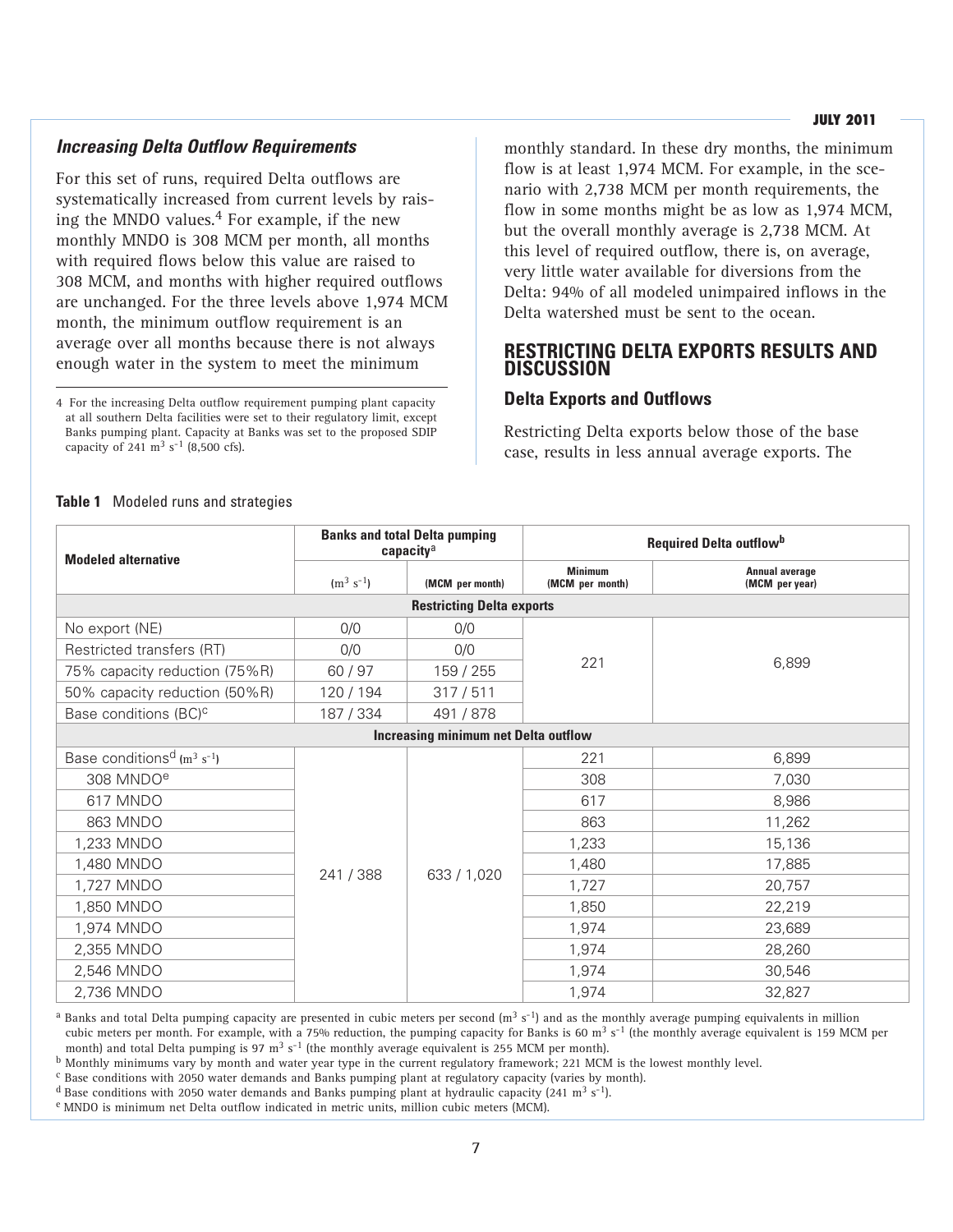export volumes also become less variable: for 50% and 75% reductions in capacity, pumping was at or near the remaining capacity in all months and years. Pumping capacity is not always fully utilized under base conditions, so the decline in exports is somewhat less than proportional; relative to base case average exports of about 7.3 BCM per year, the 50% and 75% reductions in pumping capacity lead to 6.0 BCM and 3.1 BCM of annual exports (declines of 18% and 58%), respectively. Base case exports are slightly more than recent (pre-Wanger Decision) exports because of higher overall water demands for 2050 projected population and land use.<sup>5</sup> Thus, although the details of the restrictions are somewhat different, these two restricted export alternatives provide a broad indication of the potential long-term effects of the Wanger Decision, which is estimated to reduce SWP exports by 22% to 30% on average (DWR 2011).

Although these scenarios maintain current required outflows, export restrictions increase water flowing to the ocean by increasing the "surplus" outflows (flows exceeding the requirement). There is approximately 9.5 BCM per year of surplus Delta outflow under the baseline condition, which increased by 6.7 BCM per year when exports were prohibited. The total outflow from the Delta increased from

5 See Lund and others (2007), Table 6.1 for exports in the 1995–2005 period by region and sector. Total Delta exports (excluding in-Delta diversions) averaged 6.9 BCM over this period.

16.4 BCM per year to 23.1 BCM per year, with most of the increase occurring in winter. Only minor changes in summer Delta outflows were observed.

#### **Shortages and Costs**

When exports are restricted, water shortage or "scarcity" rises, as do scarcity costs and operating costs. "Scarcity costs" are the economic costs to local water users of these shortages; including lost agricultural profits and costs to households and businesses of water conservation measures and other reductions in water use. Operating costs—the annual cost of delivering usable water—also can increase if more costly water sources are used. Statewide net costs (operating costs plus scarcity costs minus hydropower benefits) for each management strategy of varying Delta exports are presented in Figure 3. As Delta exports are reduced by 50% and 75%, net operating costs decrease because of decreased costs for Delta pumping and subsequent aqueduct pumping. Urban scarcity is minimal, because such operating costs dominate the total cost of urban scarcity and operating costs. In contrast, agricultural scarcity increases significantly as exports are reduced, and therefore even as operating costs decrease, net costs of agricultural scarcity and operating costs increase.

Annual statewide net costs of the water system rise from \$2.7 billion to \$4.1 billion per year when moving from base conditions to a situation without exports;



**Figure 3** Annual average net statewide costs with changing export restrictions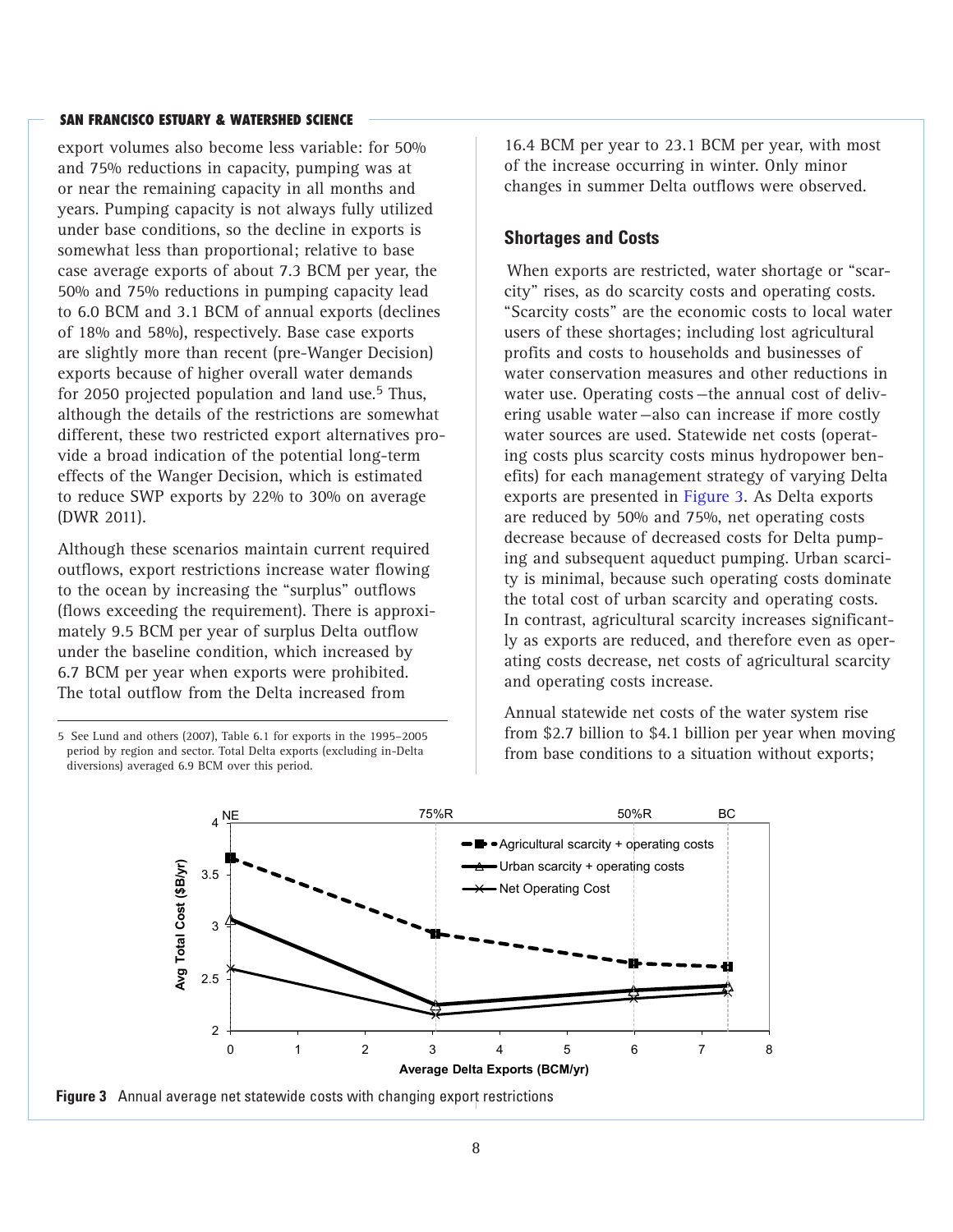#### **JULY 2011**

a net increase of \$1.5 billion per year (Table 2). Operating costs (including desalination, water treatment, recycling, and pumping) rise with export restrictions, moving from \$2.4 billion per year under base conditions to \$2.6 billion per year without exports (Table 2). These increases are driven by the use of more costly supply alternatives, such as desalination and wastewater reuse, and reduced hydropower production.

Overall, most cost increases come from increased scarcity costs. Even under base conditions, there is some scarcity—just below 3.7 BCM per year—because availability, conveyance and infrastructure capacity, and the cost of additional supplies prohibits some users from obtaining all the water they could economically put to use (Table 3). Agricultural users bear the brunt of additional export restrictions, while urban scarcity and scarcity costs remain relatively constant until exports are severely limited. The higher willingness to pay for water in the urban sector accounts for this disparity: as exports are restricted, agricultural users who are in a position to transfer water to the urban sector do so profitably. With restrictions at the pumps, the sales come from agricultural users in the San Joaquin and Tulare basins. The combination of reduced exports and transfers means that agriculture in this part of the state faces significant scarcity. When exports are ended altogether, an estimated 0.49 million hectares go out of production (Tanaka and others 2008). Meanwhile, Sacramento Valley farmers are essentially cut off from the water market, and therefore experience a small increase in water availability. Southern California farmers, who depend on Colorado River flows, are also unaffected because the Colorado River Aqueduct has no additional capacity to transfer water to urban users. Without Delta exports, the greatest urban impacts are in Southern California, which experiences additional shortages on the order of 321 MCM per year. In the Bay Area, the hardest hit agencies are those that contract with the SWP and CVP in Santa Clara and Alameda counties (36 MCM per year).

If agricultural users in the San Joaquin and Tulare basins do not transfer water to Southern California (and other users on the west side of the San Joaquin and Tulare basins), annual average agricultural scarcity decreases by 1.2 BCM per year to 8.1 BCM per year. Urban scarcity increases by 137 MCM per year to 566 MCM per year. Average annual scarcity costs to agricultural users decrease by \$146 million per year, but urban scarcity costs increase by \$180 million per year. Most increased urban scarcity costs occur in Southern California (\$142 million per year) and Bakersfield and Delano in the Tulare Basin (\$34 million per year). Overall, statewide operating costs increase from \$4.1 billion per year to \$4.8 bil-

|                                        | Statewide annual average costs (\$M/year) |           |       |       |           |  |  |  |  |
|----------------------------------------|-------------------------------------------|-----------|-------|-------|-----------|--|--|--|--|
|                                        | <b>RT</b>                                 | <b>NE</b> | 75%R  | 50%R  | <b>BC</b> |  |  |  |  |
| Groundwater                            | 771                                       | 736       | 773   | 806   | 818       |  |  |  |  |
| Surface water treatment                | 1,143                                     | 1492      | 2.044 | 2,060 | 2061      |  |  |  |  |
| <b>Desalination</b>                    | 1,933                                     | 541       | 55    | 55    | 55        |  |  |  |  |
| Recycled water                         | 1,446                                     | 1,452     | 354   | 348   | 347       |  |  |  |  |
| Surface water pumping                  | 449                                       | 981       | 1,669 | 1.784 | 1,832     |  |  |  |  |
| Hydropower benefits                    | 2,476                                     | 2,605     | 2,746 | 2,745 | 2,749     |  |  |  |  |
| Total net operating costs <sup>a</sup> | 3,266                                     | 2,596     | 2,151 | 2,308 | 2,365     |  |  |  |  |
| Statewide scarcity cost                | 1,573                                     | 1,540     | 877   | 416   | 312       |  |  |  |  |
| Total statewide net costs <sup>a</sup> | 4,839                                     | 4.136     | 3.028 | 2.724 | 2,677     |  |  |  |  |

**Table 2** Annual average statewide operating costs with export restrictions

a Totals may not sum because of rounding. RT is no exports with restricted transfers, NE is no exports, 75%R is 75% reduction in export pumping capacity, 50%R is 50% reduction in export pumping capacity, and BC is base case (2050 demands).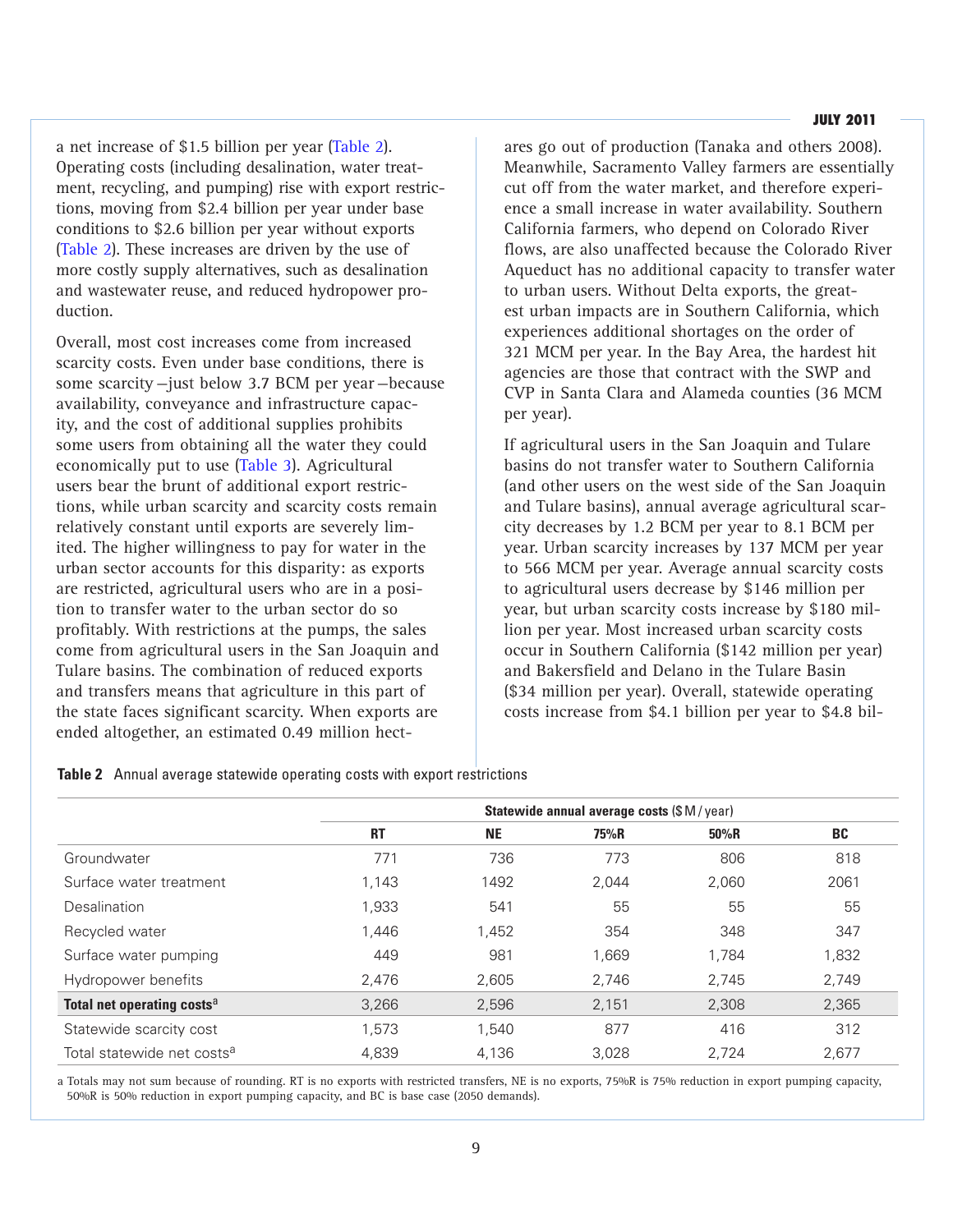|                        |           |                | Average scarcity (MCM per year)                |                            |           |                |                |                | Average scarcity cost (\$M per year) |           |
|------------------------|-----------|----------------|------------------------------------------------|----------------------------|-----------|----------------|----------------|----------------|--------------------------------------|-----------|
| <b>Region</b>          | <b>RT</b> | <b>NE</b>      | 75%R                                           | 50%R                       | <b>BC</b> | <b>RT</b>      | <b>NE</b>      | 75%R           | 50%R                                 | <b>BC</b> |
|                        |           |                | Agricultural economic water users              |                            |           |                |                |                |                                      |           |
| Sacramento Valley      | 169       | 169            | 185                                            | 363                        | 391       | $\overline{2}$ | $\overline{2}$ | $\overline{2}$ | 4                                    | 4         |
| San Joaquin Valley     | 2398      | 2302           | 2299                                           | 1404                       | 745       | 164            | 153            | 153            | 50                                   | 15        |
| Tulare Basin           | 4415      | 5759           | 4486                                           | 2040                       | 1238      | 563            | 719            | 435            | 93                                   | 37        |
| Southern California    | 1161      | 1151           | 1161                                           | 1161                       | 1161      | 191            | 191            | 191            | 191                                  | 191       |
| Statewide <sup>a</sup> | 8142      | 9392           | 8131                                           | 4968                       | 3536      | 919            | 1065           | 781            | 338                                  | 247       |
|                        |           |                |                                                | Urban economic water users |           |                |                |                |                                      |           |
| Sacramento Valley      | $\Omega$  | $\Omega$       | 0                                              | 0                          | 0         | $\Omega$       | $\Omega$       | $\Omega$       | 0                                    | 0         |
| San Joaquin Valley     | 36        | 36             | 0                                              | 0                          | $\Omega$  | 51             | 51             | $\Omega$       | 0                                    | 0         |
| <b>Tulare Basin</b>    | 42        | $\overline{0}$ | 0                                              | $\Omega$                   | 0         | 37             | $\overline{0}$ | $\Omega$       | $\Omega$                             | $\Omega$  |
| Southern California    | 488       | 392            | 115                                            | 94                         | 74        | 566            | 424            | 97             | 78                                   | 66        |
| Statewide <sup>a</sup> | 459       | 428            | 115                                            | 94                         | 74        | 654            | 475            | 97             | 78                                   | 66        |
|                        |           |                | Total of all economic water users <sup>a</sup> |                            |           |                |                |                |                                      |           |
| Sacramento Valley      | 169       | 169            | 185                                            | 294                        | 317       | 2              | 2              | 2              | 4                                    | 4         |
| San Joaquin Valley     | 2434      | 2339           | 2299                                           | 1138                       | 604       | 215            | 204            | 153            | 50                                   | 15        |
| Tulare Basin           | 4457      | 5759           | 4486                                           | 1654                       | 1004      | 600            | 719            | 435            | 93                                   | 37        |
| Southern California    | 1649      | 1554           | 1277                                           | 1017                       | 1001      | 757            | 615            | 288            | 270                                  | 257       |
| Statewide <sup>a</sup> | 8708      | 9820           | 8246                                           | 5062                       | 3609      | 1573           | 1540           | 877            | 416                                  | 312       |

**Table 3** Agricultural and urban scarcity and scarcity costs with export restrictions

a Totals may not sum because of rounding. RT is no exports with restricted transfers, NE is no exports, 75%R is 75% reduction in export pumping capacity, 50%R is 50% reduction in export pumping capacity, and BC is base case (2050 demands).

lion per year. The large net increases in operating costs result from increased use of desalination, reduced hydropower generation, and reductions in surface water pumping and treatment costs. Overall, there is an additional \$700 million per year of scarcity and operating costs when agricultural water transfers from the San Joaquin and Tulare basins are prohibited.

## **Shifting Supply Portfolios**

Export restrictions lead to some significant adjustments in the state's water supply portfolio. Scarcity is a big part of the adjustment for agricultural users who also have financial incentives to fallow land and make more efficient use of remaining supplies. For the urban sector, water transfers (mainly from agriculture) become an important part of the supply portfolio. For both agricultural and urban areas, groundwater storage also becomes more important. Finally, as traditional supplies of freshwater become more costly or unavailable, urban areas use recycled wastewater and desalination to stretch existing supplies.

Recycled water is assumed to be available at a cost of \$811 per TCM (in 1995 dollars, equivalent to \$1,200 in 2008 dollars). Base case operations include approximately 269 MCM per year of wastewater reuse statewide; this increased to 1,199 MCM per year on average when exports were eliminated. Without Delta exports, southern California communities rely on wastewater recycling for 10.1% of their demand (approximately 1,036 MCM per year), versus 3.5% of demand (128 MCM per year) in the South Bay and southern Central Valley, and 1.8% of demand (35 MCM per year) north of the Delta.

Ocean desalination, which at \$1,135 (in 1995 dollars, equivalent to \$1,680 in 2008 dollars) per TCM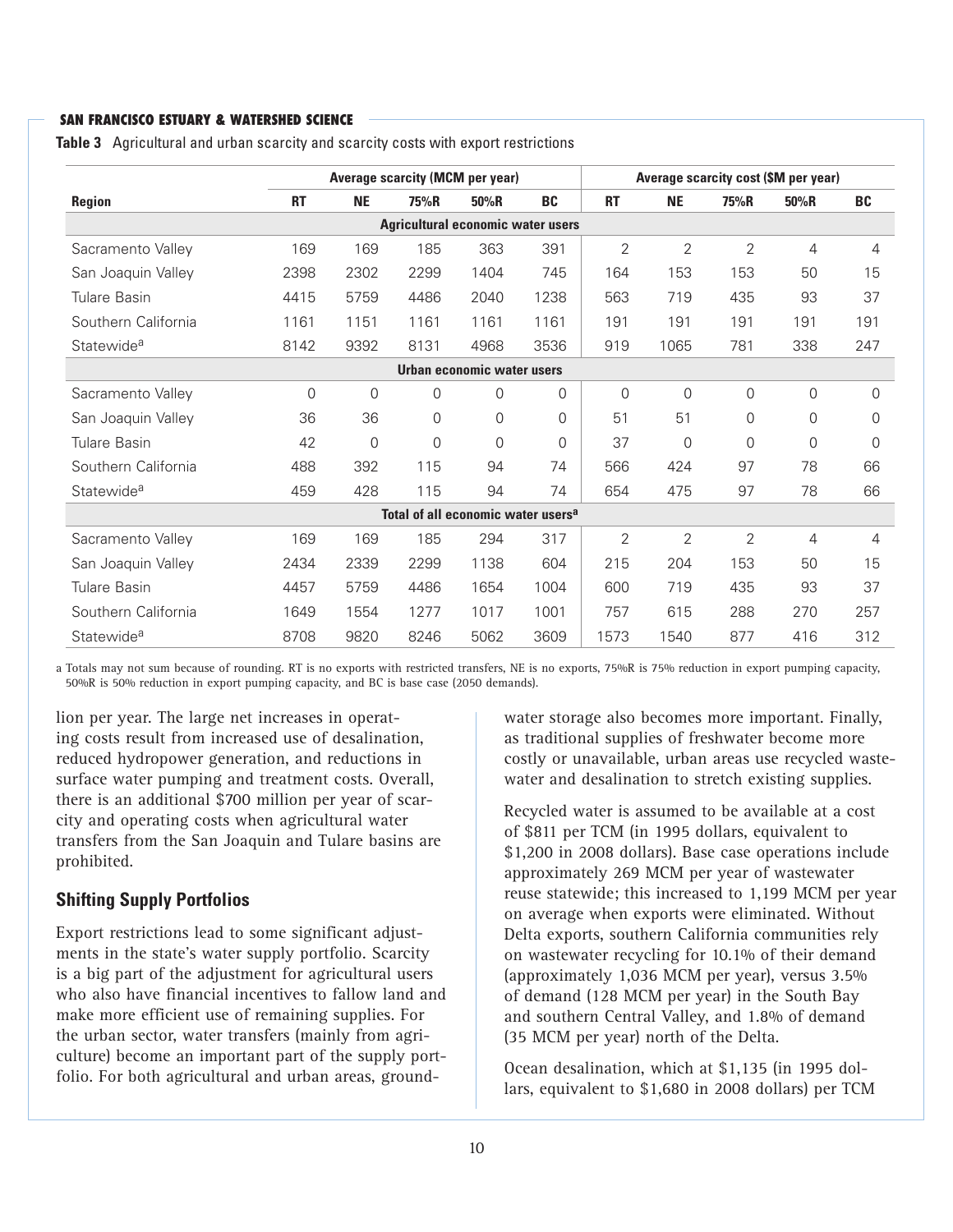is considerably more expensive than recycled water, expands in a more limited way. In the model, only eight urban areas have access to unlimited ocean desalination, and only three urban areas use this source under base case regulatory conditions (Santa Barbara–San Luis Obispo, San Diego, and the eastern zone of the Metropolitan Water District of Southern California). When Delta exports are eliminated, two more urban areas join this group (San Francisco and the Santa Clara Valley). Urban areas will only use desalination when all less expensive supplies have been exhausted. For all urban areas, except Santa Barbara–San Luis Obispo (included in the Tulare region) and the Santa Clara Valley, desalination use is sporadic (less than 15% of the time). These results may overstate the extent to which desalination is actually used, because CALVIN makes desalination more attractive than it may be in practice.<sup>6</sup> However, some agencies may choose to invest in desalination as a hedge against drought risk, and CALVIN underestimates this type of risk-averse investment strategy.

Figure 4 provides an overview of the shifting water supply portfolio for California. Under base conditions, users both north and south of the Delta rely on surface water for over half of their demands. After surface water, groundwater is the most commonly used source. When exports are eliminated, users north of the Delta increase their use of all sources by a small amount (1% to 2%) to reduce their use of more expensive treatment options (i.e., wastewater recycling) and to reduce annual average scarcity. Users south of the Delta are forced to reduce their use of surface water by nearly a quarter (14% of total use), and their groundwater pumping by roughly one-sixth (5% of total use). To reduce scarcity, the volume of wastewater recycling and desalination more than quadruples. (Re-use here is within-region agricultural

reuse of agricultural drainage.) Overall water use declines by 18% south of the Delta.<sup>7</sup>

#### **Environmental Water Costs**

Restricting exports generally increases the opportunity costs of furnishing water for environmental uses. CALVIN includes two types of environmental water uses: minimum instream flows and fixed deliveries for environmental purposes (e.g., wildlife refuges). Both are treated as fixed regulatory requirements. In the base case, an additional thousand cubic meters of water for the environment costs other water users anywhere from under a dollar to more than \$1,135 per TCM (Table 4). These "marginal" costs are highest when the environmental flows are "consumptively used" (i.e., when the water cannot be reused downstream), such as the Mono Lake and Owens Lake inflows, and flows for wildlife refuges.

Restricting Delta exports slightly decreases the marginal costs of environmental flows north of the Delta, while greatly increasing these costs south of the Delta (Table 4). The greatest increases in marginal costs of environmental flows are for the required flows into Mono and Owens lakes, and the Kern and San Joaquin wildlife refuges. Decreasing exports also reduces the costs of meeting Delta outflow requirements.

## **The Value of New Facilities**

The statewide economic value of new conveyance or storage capacity is estimated as the value of an additional thousand cubic meters of capacity ("marginal value"). Tighter export restrictions typically increase the value of expanding key conveyance facilities more than expanding surface reservoirs (Table 5).

#### *Conveyance Facilities*

With restricted Delta exports, facilities including the Hayward Intertie, the Hetch–Hetchy Aqueduct, Mokelumne Aqueduct, Colorado River Aqueduct, and the proposed New Don Pedro Intertie could provide additional benefits if expanded. These facilities would

<sup>6</sup> In CALVIN, coastal urban areas have unlimited access to desalination plants without having to invest in construction (capital) costs or pay maintenance costs for existing facilities. They can call upon desalination for infrequent, but large volumes of water at the same cost as if they used it frequently for small volumes. For example, San Francisco only uses desalination for 3 months out of the 72 years, but uses about 17 MCM per month each time. In practice, it would not be economically feasible to build a 17 MCM per month  $(6.7 \text{ m}^3 \text{ s}^{-1})$  desalination plant to be used only three times in 72 years.

<sup>7</sup> Measured as the result of increased scarcity, which increases from 8.6% to 24.8% of the portfolio (percent change of water used).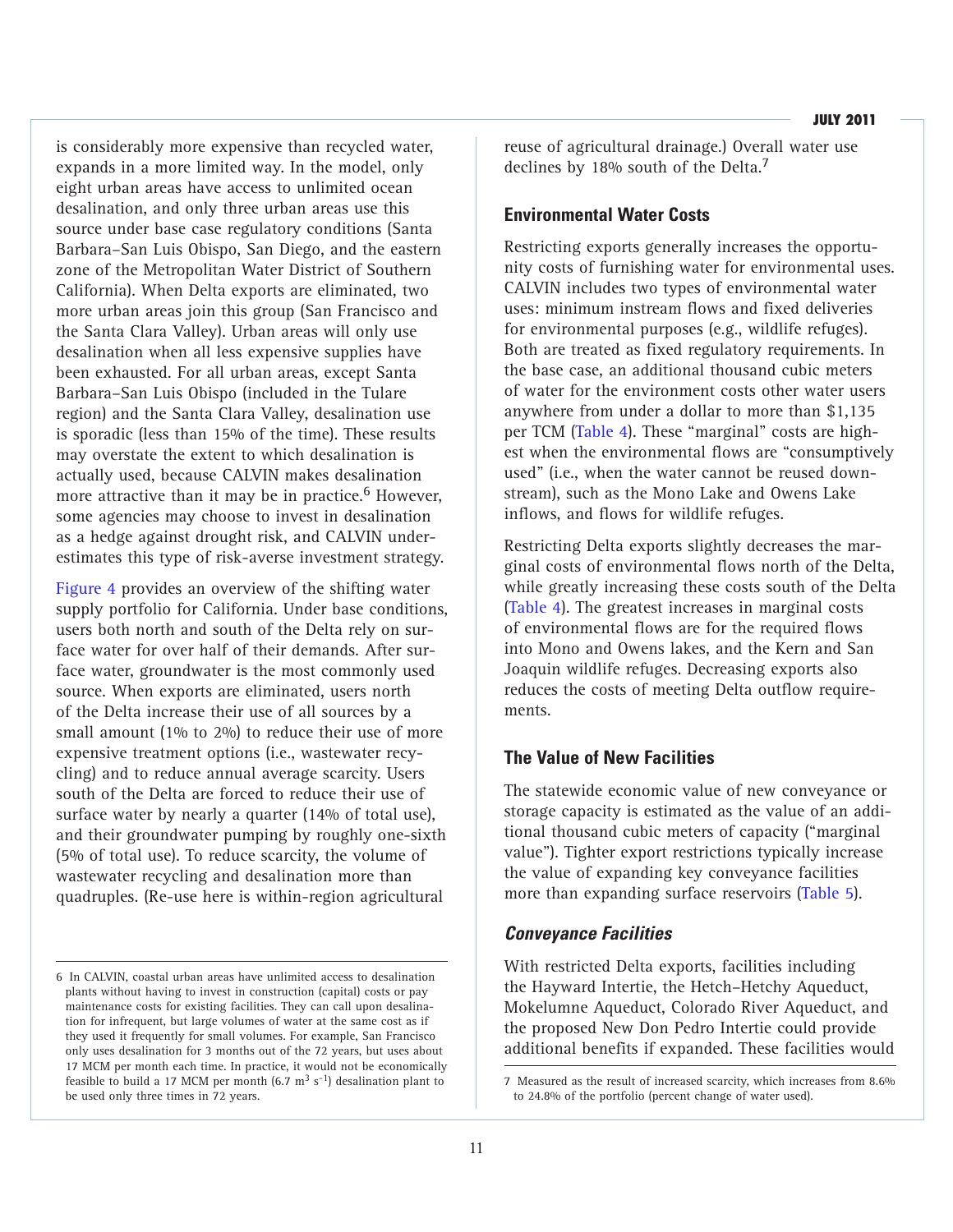

**Figure 4** Water portfolio north and south of the Delta, with and without exports (2050)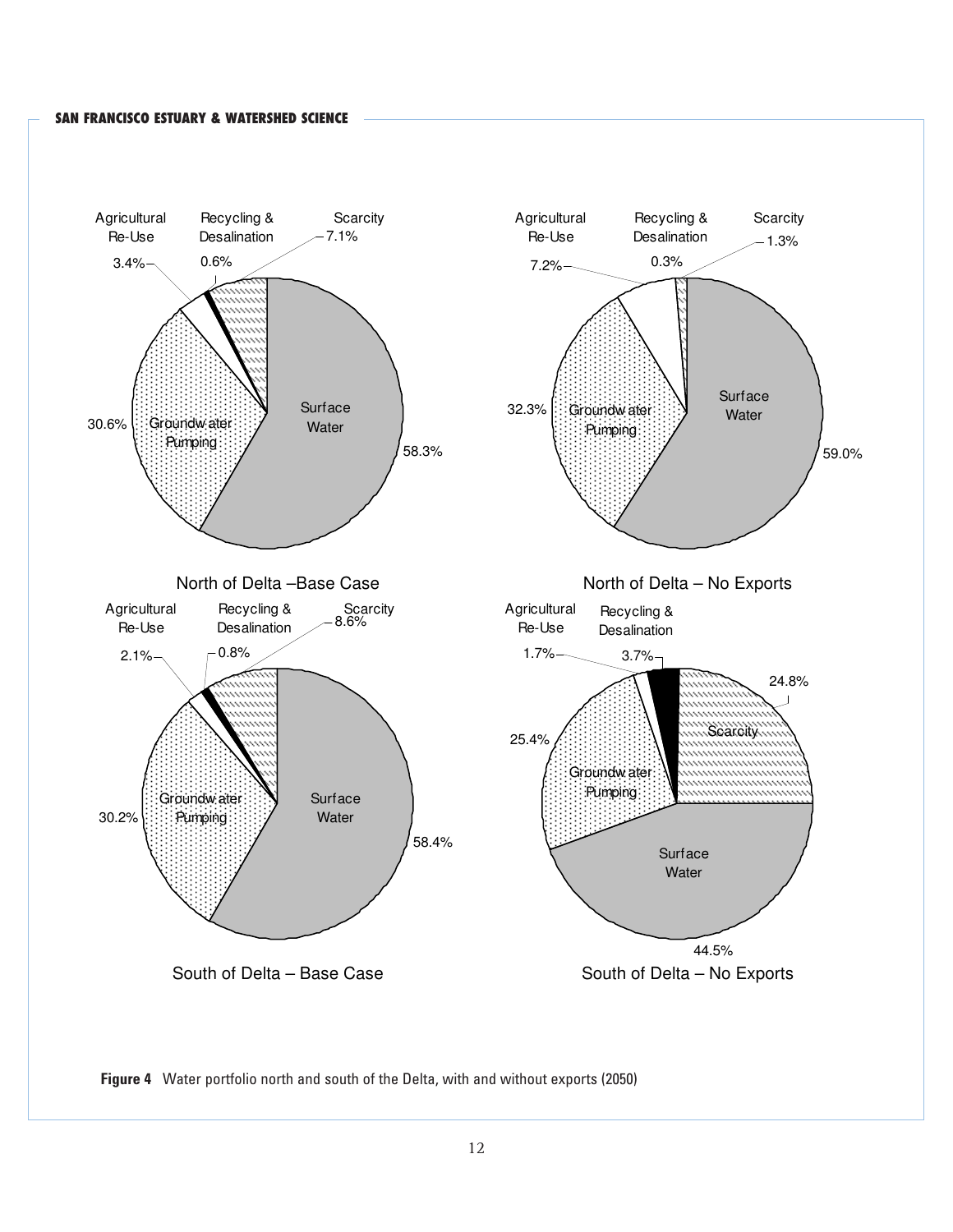|                                        |                                              |                              | Average marginal economic cost (\$ per TCM) |        |        |
|----------------------------------------|----------------------------------------------|------------------------------|---------------------------------------------|--------|--------|
| Region<br>(North or South<br>of Delta) | <b>Location</b>                              | <b>NE</b>                    | 75%R                                        | 50%R   | BC     |
|                                        |                                              | <b>Minimum instream flow</b> |                                             |        |        |
| North                                  | Trinity River <sup>a,b</sup>                 | 38.1                         | 39.1                                        | 41.1   | 41.8   |
| North                                  | Sacramento River                             | 1.9                          | 1.9                                         | 2.4    | 2.5    |
| North                                  | Clear Creek                                  | 19.5                         | 19.5                                        | 19.9   | 19.9   |
| North                                  | Feather River                                | 0.6                          | 0.5                                         | 0.3    | 0.4    |
| North                                  | Yuba River                                   | 0.4                          | 0.4                                         | 0.4    | 0.5    |
| North                                  | American River                               | 1.0                          | 0.7                                         | 0.6    | 0.7    |
| North                                  | Mokelumne River                              | 6.6                          | 4.5                                         | 4.5    | 4.6    |
| <b>North</b>                           | Calaveras River                              | 0.0                          | 0.0                                         | 0.0    | 0.0    |
| South                                  | San Joaquin River                            | 225.0                        | 169.8                                       | 87.8   | 43.9   |
| South                                  | Stanislaus River                             | 3.2                          | 3.2                                         | 2.7    | 2.7    |
| South                                  | Tuolumne River                               | 3.2                          | 3.2                                         | 2.7    | 2.8    |
| South                                  | Merced River                                 | 49.0                         | 48.9                                        | 43.9   | 24.1   |
|                                        |                                              | <b>Refuges</b>               |                                             |        |        |
| North                                  | Sacramento east refuges <sup>a</sup>         | 1.1                          | 1.8                                         | 3.2    | 3.5    |
| North                                  | Sacramento west refuges <sup>a</sup>         | 0.5                          | 1.3                                         | 2.7    | 3.2    |
| South                                  | Pixley National Wildlife Refuge <sup>a</sup> | 136.8                        | 136.7                                       | 79.0   | 41.0   |
| South                                  | Kern National Wildlife Refuge <sup>a</sup>   | 613.3                        | 206.2                                       | 92.2   | 46.0   |
| South                                  | San Joaquin Wildlife Refuge <sup>a</sup>     | 487.5                        | 187.6                                       | 73.5   | 28.9   |
|                                        |                                              | <b>Other</b>                 |                                             |        |        |
| North                                  | <b>Required Net Delta Outflow</b>            | 0.3                          | 1.2                                         | 2.6    | 3.1    |
| South                                  | Delta Mendota Pool                           | 106.4                        | 106.3                                       | 66.7   | 25.7   |
| South                                  | Owens Lake <sup>b</sup>                      | 1411.8                       | 1055.6                                      | 934.8  | 893.2  |
| South                                  | Mono Lakeb                                   | 1706.3                       | 1326.9                                      | 1198.2 | 1154.2 |

**Table 4** Marginal cost of environmental water requirements with changing export restrictions

a Consumptive environmental flows.

b Marginal values of environmental flows immediately downstream of hydropower-generating reservoirs may also reflect lost benefits of hydropower generations.

allow urban areas in the Bay Area and Southern California to access more water, which becomes increasingly scarce without Delta exports. Facilities that provide water to the Bay Area are especially valuable. Although the Bay Area and Southern California have similar levels of reliance on supplies from the Delta (around a third), historically, southern California has benefited from earlier investments in interties, largely through its large regional wholesaler, the Metropolitan Water District of Southern California. In contrast, the Coastal Aqueduct becomes less valuable as Delta exports are restricted, because it depends entirely on water from the California Aqueduct and is without an alternative water source.

Unsurprisingly, as Delta export capacity is reduced, the value of restoring export capacity at the pumping plants also increases.

## *Expanding Surface and Underground Storage*

Statewide, the volume of water stored in existing surface reservoirs is higher without exports (Figure 5). North of the Delta storage is significantly higher because these reservoirs can no longer serve locations south of the Delta.<sup>8</sup> South of the Delta, overall storage levels tend to be higher without exports, but

8 Higher reservoir storage levels also generate more hydropower, which is modeled as a benefit to the system.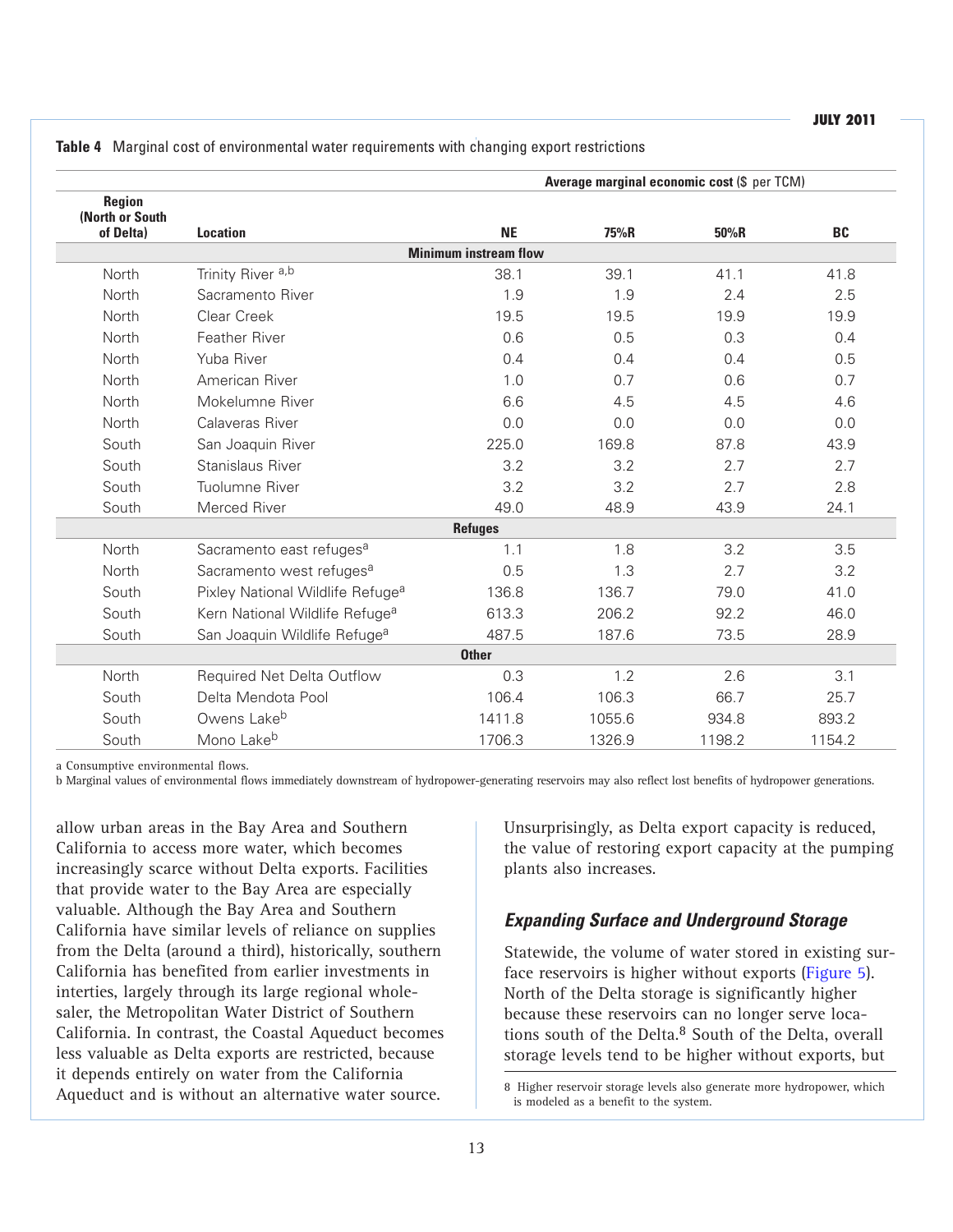| Region<br>(North or South |                                                      | Average marginal value of expansion (\$ per TCM per year) |                |                |           |
|---------------------------|------------------------------------------------------|-----------------------------------------------------------|----------------|----------------|-----------|
| of Delta)                 | <b>Name of facility</b>                              | <b>NE</b>                                                 | 75%R           | 50%R           | <b>BC</b> |
|                           | <b>Conveyance facilities (\$ per TCM per year)</b>   |                                                           |                |                |           |
| North                     | Freeport Project                                     | 6                                                         | 0              | 0              | 0         |
| North                     | Mokelumne River Aqueduct                             | 222                                                       | $\overline{0}$ | $\overline{0}$ | 0         |
| South                     | New Don Pedro Intertie <sup>a</sup>                  | 700                                                       | 375            | 347            | 204       |
| South                     | Hetch Hetchy Aqueduct                                | 1107                                                      | 556            | 433            | 389       |
| South                     | EBMUD-CCWD Intertie                                  | 17                                                        | 0              | $\overline{0}$ | 0         |
| South                     | Hayward Intertie                                     | 621                                                       | 300            | 174            | 131       |
| South                     | Jones Pumping Plant                                  | 1524                                                      | 161            | 45             | $\Omega$  |
| South                     | <b>Banks Pumping Plant</b>                           | 1528                                                      | 165            | 49             | 2         |
| South                     | Cross Valley Canal                                   | 182                                                       | $\overline{2}$ |                |           |
| South                     | Friant-Kern Canal                                    | 6                                                         | $\overline{4}$ | 1              | $\Omega$  |
| South                     | Coastal Aqueduct                                     | $\overline{0}$                                            | 951            | 1064           | 1111      |
| South                     | Colorado River Aqueduct                              | 820                                                       | 458            | 336            | 293       |
|                           | Surface reservoirs (\$ per TCM per year)             |                                                           |                |                |           |
| North                     | Shasta Lake                                          | 6                                                         | 6              | 6              | 6         |
| North                     | Clair Engle Lake                                     | 2                                                         | $\overline{2}$ | $\overline{2}$ | 2         |
| North                     | <b>Black Butte Lake</b>                              | 4                                                         | 5              | 6              | 6         |
| North                     | Lake Oroville                                        | 10                                                        | 11             | 11             | 12        |
| North                     | Thermalito Afterbay                                  | 3                                                         | 5              | 6              | 7         |
| North                     | New Bullards Bar Reservoir                           | 14                                                        | 14             | 14             | 15        |
| North                     | Englebright Lake                                     | 36                                                        | 36             | 36             | 36        |
| North                     | Clear Lake & Indian Valley Reservoir                 | $\overline{0}$                                            | 1              | $\overline{2}$ | 2         |
| North                     | Camp Far West Reservoir                              | 2                                                         | 3              | 4              | 5         |
| North                     | Folsom Lake                                          | 8                                                         | $\mathsf 9$    | 10             | 11        |
| South                     | New Melones Reservoir                                | 7                                                         | $\overline{7}$ | 7              | 7         |
| South                     | San Luis Reservoir                                   | $\overline{0}$                                            | $\overline{0}$ | $\overline{0}$ | 0         |
| South                     | New Don Pedro Reservoir                              | 14                                                        | 14             | 14             | 15        |
| South                     | Hetch-Hetchy Reservoir                               | 4                                                         | 4              | 4              | 4         |
| South                     | Millerton Lake                                       | 24                                                        | 14             | 7              | 5         |
| South                     | Lake Kaweah                                          | 135                                                       | 134            | 77             | 41        |
| South                     | Lake Success                                         | 120                                                       | 120            | 69             | 37        |
| South                     | Lake Skinner                                         | 22                                                        | 260            | 381            | 423       |
|                           | Artificial recharge facilities (\$ per TCM per year) |                                                           |                |                |           |
| South                     | Santa Clara Valley                                   | 1518                                                      | 193            | 69             | 25        |
| South                     | Mojave                                               | 289                                                       | 310            | 319            | 318       |
| South                     | Antelope Valley                                      | 1390                                                      | 1009           | 899            | 852       |

**Table** 5 Marginal values of expanding capacity at key facilities with changing export restrictions

a Hypothetical expansion from zero capacity.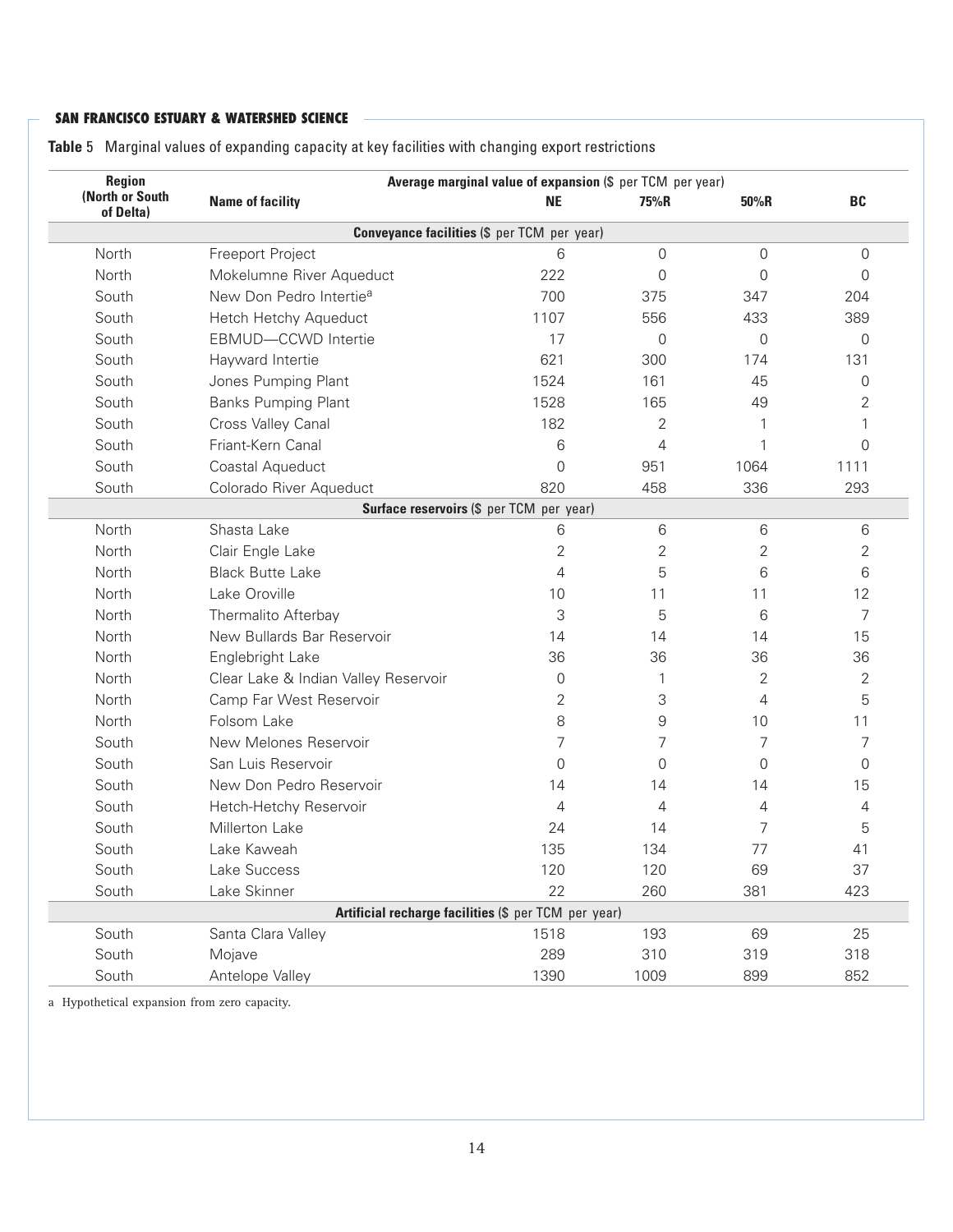individual reservoir storages vary. Consequently, the value of additional reservoir capacity at many locations decreases as export restrictions are tightened. Northern California reservoirs all lose value because they are less useful for meeting statewide water demands. Some storage south of the Delta loses value because less water is available to store (Table 5). Reservoirs that would benefit from expansion tend to be in the Tulare Basin, where water can be exported to urban areas of Southern California. These reservoirs are generally already at capacity in winter. If expanded, they could store more winter flows for use in summer.

Statewide, active groundwater storage is generally higher without exports, for similar reasons (Figure 5). Some artificial recharge facilities in areas dependent on Delta exports become more attractive when exports are restricted (Table 5). The Santa Clara Valley would benefit from recharging more treated wastewater, as would agencies in the Antelope Valley and the Mojave Basin. Urban areas also could benefit somewhat from diverting more fresh water into their aquifers for storage, when capacity is available.

## **Summary**

Increasing export restrictions has significant consequences for deliveries and costs for users south of the Delta. The effects are felt most quickly in the agricultural sector in the San Joaquin Valley and Tulare Basin, where even an 18% cut in total export volumes entails significant scarcity costs (about \$90 million per year). As exports are further restricted, costs increase dramatically for all users. Urban agencies in the Bay Area and Southern California, which also depend on the Delta, can make up much of the initial loss through water transfers and other adjustments. New facilities, such as the Freeport Project and interties to the California Aqueduct, allow urban users to replace in-Delta water with other sources. Consumptive environmental requirements have high costs, especially for refuge and wildlife areas located south of the Delta. Without exports, outflows from the Delta increased to 23.1 BCM per year, with most of the increase occurring in winter. Overall, reducing or eliminating Delta exports would be costly for all sectors.



**Figure 5** Statewide surface water and groundwater storage with changing export restrictions. Non-exceedence probability is the probability of having storage volumes below (not exceeding) the given storage volume. For example, in the No Exports case for surface water, there is a 20% monthly chance that surface water storage will be less than approximately 15 BCM.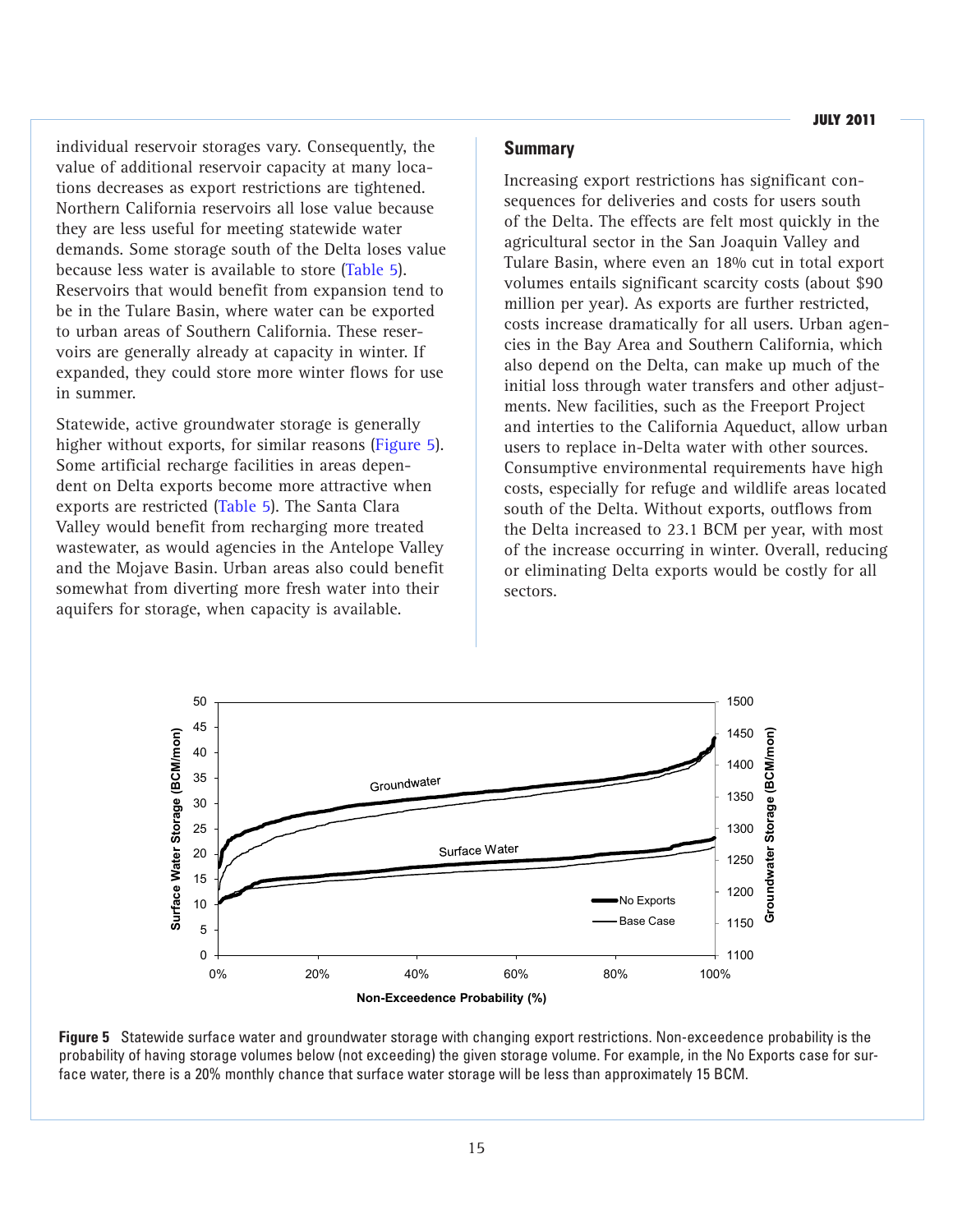## **SAN FRANCISCO ESTUARY & WATERSHED SCIENCE INCREASING DELTA OUTFLOW REQUIREMENTS RESULTS AND DISCUSSION**

## **Delta Outflows and Exports**

Increases in MNDO requirements decrease surplus outflows and require reductions in other consumptive uses both inside and outside of the Delta. Under base conditions (221 MCM per month or 6,899 MCM per year), surplus outflows (any volume of outflow greater than required outflow) occur in all months (on average), but when the MNDO is raised to 1,974 MCM per month, surplus flows only remain from November through June and at lower volumes. When the MNDO increases to an average of 2,738 MCM per month, surplus outflows are eliminated altogether. The highest total outflows (required plus surplus) always occur in winter (December through March) and the lowest outflows in summer (June through September), which is the inverse of the demand patterns for agricultural and urban users.

As outflow requirements increase, average annual deliveries to agricultural users from both Delta exports and upstream surface water supplies (upstream diversions) decreased (Figure 6). The effect on agricultural deliveries is orders of magnitude greater than for urban users. Upstream diversions that serve urban demands for Redding and Sacramento increase as

required outflow increases (as shown with slightly negative values in Figure 6). As the outflow requirement increases, Redding pumps less groundwater and diverts more Sacramento River water to meet their demand. As expected, deliveries to urban users from Delta export supplies decrease as required outflows are raised (shadows the "upstream diversions" line for agriculture in Figure 6). The one-to-one line on Figure 6 shows the flexibility in the system such that a unit of increased required outflow does not translate into a unit of decreased deliveries to agricultural or urban users. However, the steeper slope of the reduced deliveries to agriculture from Delta exports indicates a more direct relationship between increased required outflows and reduced Delta exports delivered to agriculture.

## **Scarcity and Costs**

As MNDO increases, flows over the Tehachapi Mountains to Southern California are relatively unaffected until the minimum outflows exceed 1,974 MCM per month. Flows into Southern California drop from 2.7 BCM per year to less than 1.9 BCM per year when MNDO is increased to 2,736 MCM per month. As with the reduced export alternative, the reduction in available supplies from the Delta largely comprises transfers from the San Joaquin and Tulare basins. The



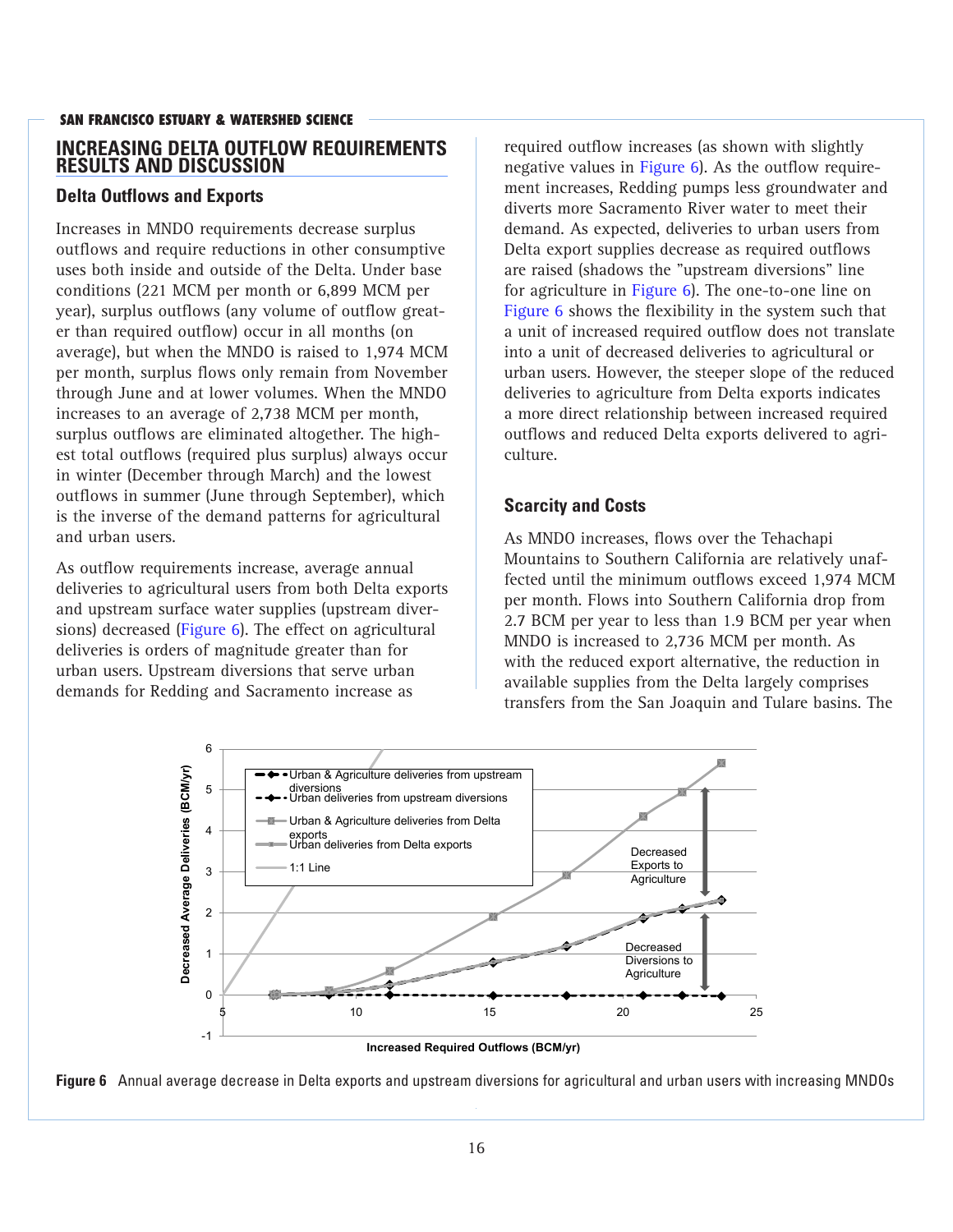|                        |           |                   | <b>Annual average scarcity (MCM per year)</b> |                   |                                                | <b>Annual average scarcity cost (\$M per year)</b> |                   |                   |                   |                   |
|------------------------|-----------|-------------------|-----------------------------------------------|-------------------|------------------------------------------------|----------------------------------------------------|-------------------|-------------------|-------------------|-------------------|
| <b>Region</b>          | <b>BC</b> | 1233 <sup>b</sup> | 1974 <sup>b</sup>                             | 2355 <sup>b</sup> | 2736 <sup>b</sup>                              | BC                                                 | 1233 <sup>b</sup> | 1974 <sup>b</sup> | 2355 <sup>b</sup> | 2736 <sup>b</sup> |
|                        |           |                   |                                               |                   | <b>Agricultural economic water users</b>       |                                                    |                   |                   |                   |                   |
| Sacramento Valley      | 391       | 2125              | 6297                                          | 7743              | 8367                                           | 4                                                  | 53                | 380               | 530               | 599               |
| San Joaquin Valley     | 745       | 1571              | 4276                                          | 5274              | 5446                                           | 14                                                 | 48                | 316               | 434               | 454               |
| <b>Tulare Basin</b>    | 1238      | 2205              | 3939                                          | 5584              | 7699                                           | 36                                                 | 110               | 332               | 608               | 1057              |
| Southern California    | 1161      | 1161              | 1161                                          | 1161              | 1161                                           | 191                                                | 191               | 191               | 191               | 191               |
| Statewide <sup>a</sup> | 3536      | 7064              | 15673                                         | 19762             | 22674                                          | 245                                                | 402               | 1219              | 1764              | 2301              |
|                        |           |                   |                                               |                   | <b>Urban economic water users</b>              |                                                    |                   |                   |                   |                   |
| Sacramento Valley      | 0         | 0                 | 4                                             | 5                 | 6                                              | $\overline{0}$                                     | 0                 | $\overline{0}$    | $\overline{0}$    | 0                 |
| San Joaquin Valley     | 0         | 0                 | 11                                            | 11                | 17                                             | 0                                                  | 0                 | 4                 | 5                 | 6                 |
| Tulare Basin           | 0         | 0                 | 0                                             | $\overline{0}$    | $\Omega$                                       | 0                                                  | 0                 | 16                | 16                | 20                |
| Southern California    | 74        | 94                | 109                                           | 115               | 270                                            | $\overline{0}$                                     | 0                 | $\Omega$          | $\Omega$          | $\Omega$          |
| Statewide <sup>a</sup> | 74        | 94                | 125                                           | 131               | 294                                            | $\mathbf 0$                                        | 0                 | 20                | 21                | 26                |
|                        |           |                   |                                               |                   | Total of all economic water users <sup>a</sup> |                                                    |                   |                   |                   |                   |
| Sacramento Valley      | 391       | 2125              | 6301                                          | 7749              | 8373                                           | 4                                                  | 53                | 380               | 530               | 599               |
| San Joaquin Valley     | 745       | 1571              | 4288                                          | 5285              | 5464                                           | 14                                                 | 48                | 319               | 439               | 460               |
| <b>Tulare Basin</b>    | 1238      | 2205              | 3939                                          | 5584              | 7699                                           | 36                                                 | 110               | 348               | 624               | 1076              |
| Southern California    | 1235      | 1254              | 1270                                          | 1275              | 1431                                           | 191                                                | 191               | 191               | 191               | 191               |
| Statewide <sup>a</sup> | 3609      | 7158              | 15797                                         | 19894             | 22969                                          | 245                                                | 402               | 1239              | 1785              | 2327              |

**Table 6** Scarcity and scarcity costs with increasing MNDOs

a Totals may not sum because of rounding.

b Minimum net Delta outflow (MNDO) (MCM per month).

ability to purchase lower-value water from agricultural users means urban water users south of the Delta avoid supply reductions until outflows are restricted at the highest levels.

In contrast, agricultural regions face additional shortages almost as soon as the MNDO exceeds base conditions (Table 6). However, these increases are usually modest until the MNDO reaches about 1,233 MCM per month (or 15.2 BCM per year—more than double current annual levels), but then rise steadily. By the time the average MNDO reaches 2,736 MCM per month, scarcity and scarcity costs are higher in all agricultural regions, except those in Southern California, which rely on Colorado River water and cannot transfer additional supplies to urban users because of capacity limitations.

Agricultural water users who compete directly with urban users or required environmental flows have

the largest increases in scarcity. Unlike the export restriction scenarios, the Sacramento Valley and San Joaquin River and eastside San Joaquin agricultural users are not immune to changes in Delta outflow requirements. As the MNDO increases, consumptive use in both the Sacramento and San Joaquin river systems decreases, allowing more water to reach the Delta. At the highest level of required outflow, an additional 3.8 BCM per year flows in the Sacramento River below Rio Vista, and an additional 5.6 BCM per year flows in the San Joaquin River at Vernalis.

As scarcity increases, so do scarcity costs (Table 6 and Figure 7). Operating costs also rise, driven by the use of more costly supply alternatives and reduced hydropower production. Overall net statewide costs increase from \$2.6 billion per year to \$4.9 billion per year when outflow requirements are increased to 2,736 MCM per month (Table 7).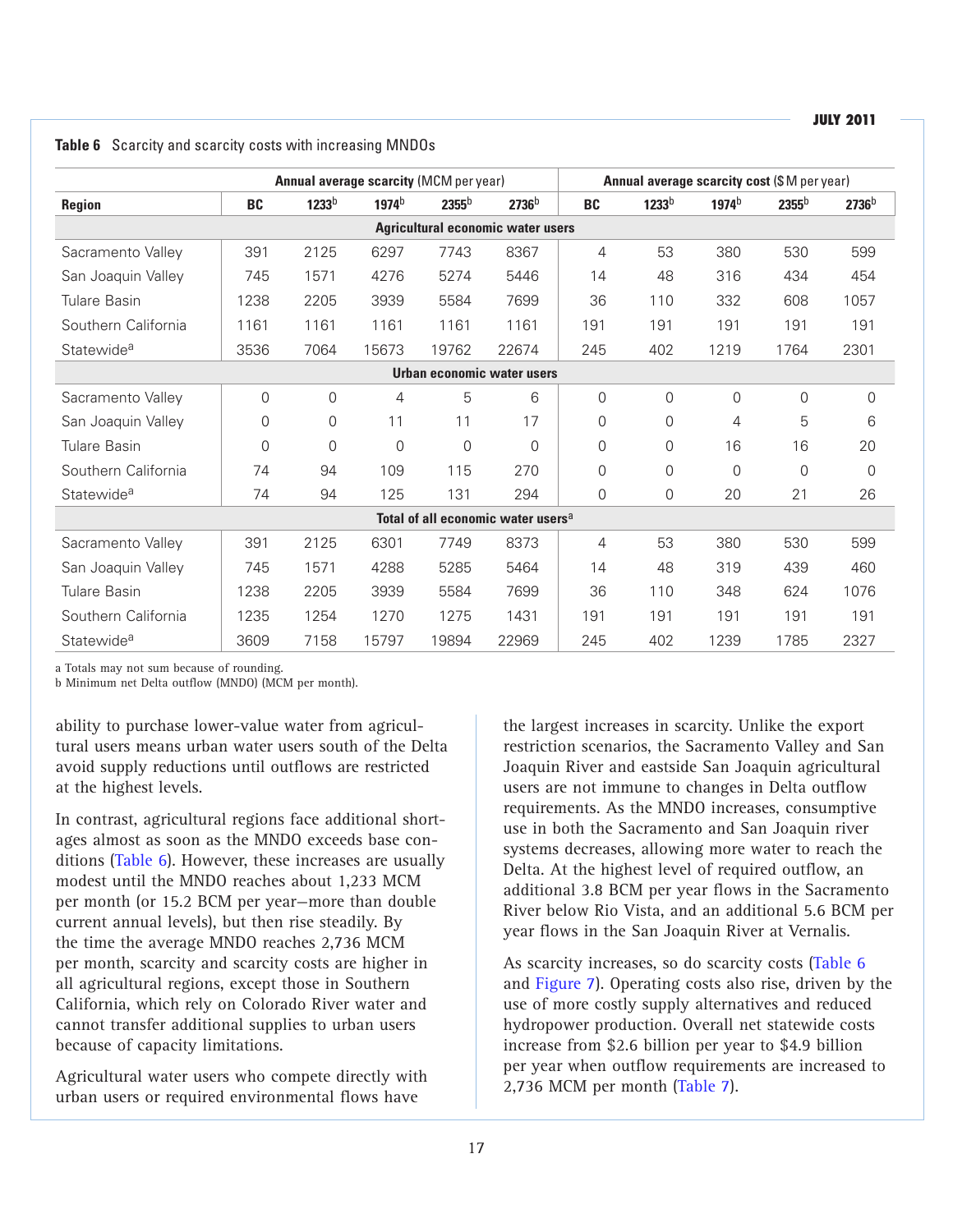

**Figure 7** Annual average net statewide costs with increasing minimum net Delta outflows

|  | <b>Table 7</b> Annual average statewide net operating costs with increasing minimum net Delta outflows |  |  |  |
|--|--------------------------------------------------------------------------------------------------------|--|--|--|

|                                        |             | <b>Annual average cost (\$M per year)</b> |                    |             |                    |  |  |  |  |
|----------------------------------------|-------------|-------------------------------------------|--------------------|-------------|--------------------|--|--|--|--|
|                                        | <b>Base</b> | 1,233 <sup>b</sup>                        | 1,974 <sup>b</sup> | $2,355^{b}$ | 2,736 <sup>b</sup> |  |  |  |  |
| Groundwater                            | 818         | 792                                       | 755                | 727         | 698                |  |  |  |  |
| Surface water treatment                | 2.060       | 2,066                                     | 2,059              | 2,057       | 1,669              |  |  |  |  |
| <b>Desalination</b>                    | 55          | 55                                        | 213                | 226         | 315                |  |  |  |  |
| Recycled water                         | 348         | 352                                       | 374                | 374         | 1,344              |  |  |  |  |
| Surface water pumping                  | 1,834       | 1804                                      | 1.743              | 1,698       | 1,159              |  |  |  |  |
| Hydropower benefits                    | 2,751       | 2,720                                     | 2,675              | 2,650       | 2,637              |  |  |  |  |
| Total net operating costs <sup>a</sup> | 2.364       | 2,349                                     | 2,470              | 2,433       | 2,548              |  |  |  |  |
| Statewide scarcity cost                | 245         | 402                                       | 1.239              | 1.785       | 2,327              |  |  |  |  |
| Total statewide net costs <sup>a</sup> | 2.609       | 2.751                                     | 3.709              | 4.217       | 4.875              |  |  |  |  |

a Totals may not sum due to rounding.

b Minimum net Delta outflows (MNDO) (MCM per month).

## **Shifting Supply Portfolios**

As with export restrictions, water users are forced to make adjustments to their overall supply portfolios. However, in this case users both north and south of the Delta are affected. The shifting composition of supply for these two regions is shown in Figure 8, which compares the base case for 2050 with a level of Delta outflow requirements comparable to the No Export alternative

(1,909 MNDO). In this scenario—corresponding to 81% of modeled unimpaired flows in the Delta watershed—users both north and south of the Delta have substantial reductions in both surface water and groundwater deliveries and higher scarcity. The declines are most dramatic for users north of the Delta, whose surface supplies decrease 72% (from 58.1% to 16.3% of total supply), and whose overall water use declines by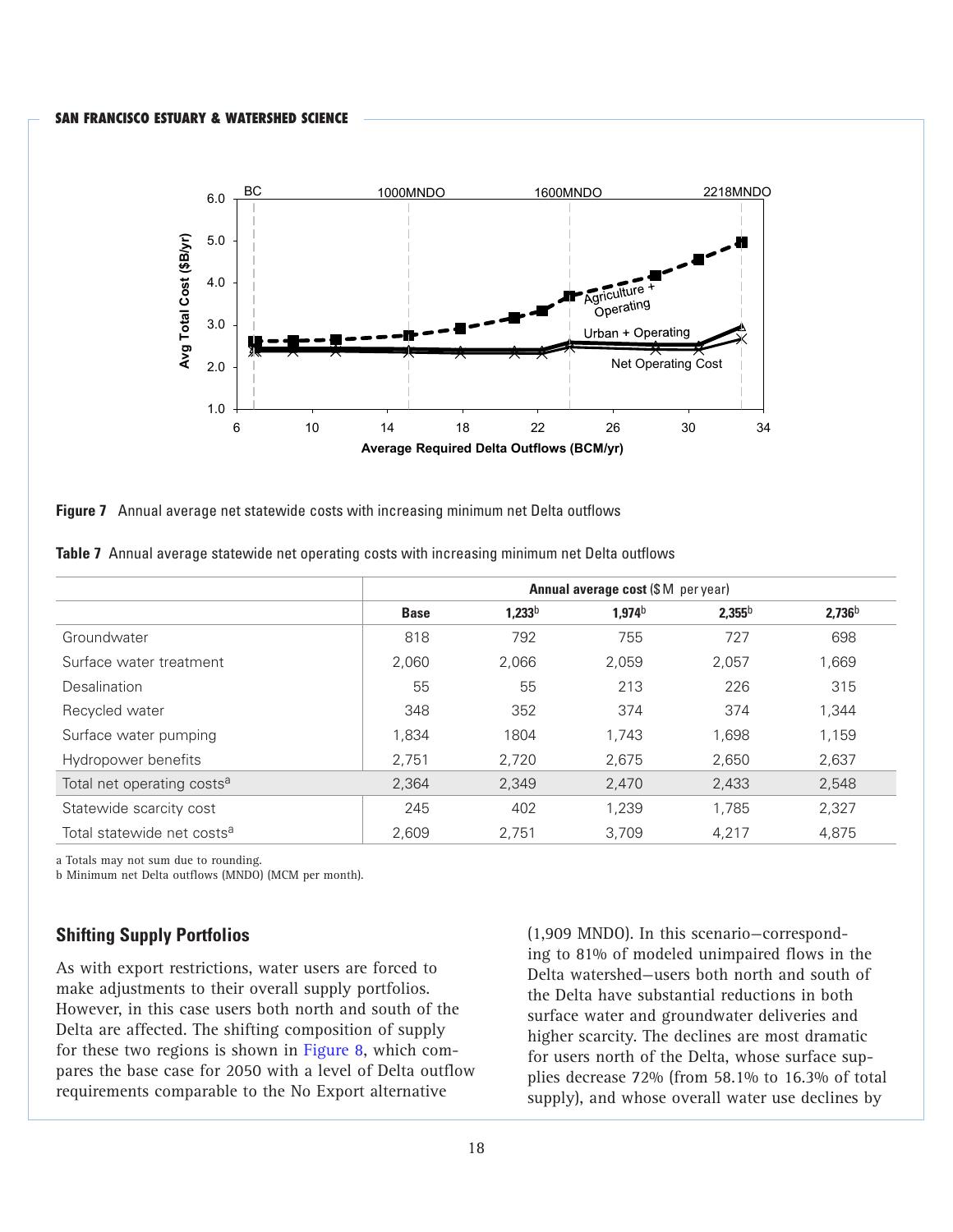#### **JULY 2011**

more than 55%. Users south of the Delta lose 30% of their surface supplies (18% of total use) and onequarter of water deliveries overall.

Recycled urban wastewater and desalinated water use increases as urban agencies make up the loss of lower-cost supplies from increasing MNDO requirements. Recycled water is used by urban demands across the state, with the most dramatic increase in southern California, from 202 to 989 MCM per year, when the

MNDO increases from 2,546 to 2,736 MCM per month, respectively. Otherwise, increases in the Sacramento Valley, San Joaquin, Bay Area, and Tulare region (combined) are moderate, as the MNDO increases from the base case to 2,736 MCM per month, with ranges of 10 to 53 MCM per year and 80 to 96 MCM per year, respectively.

As with reduced exports, recycled water is used more than desalination. At a MNDO level of 1,974 MCM



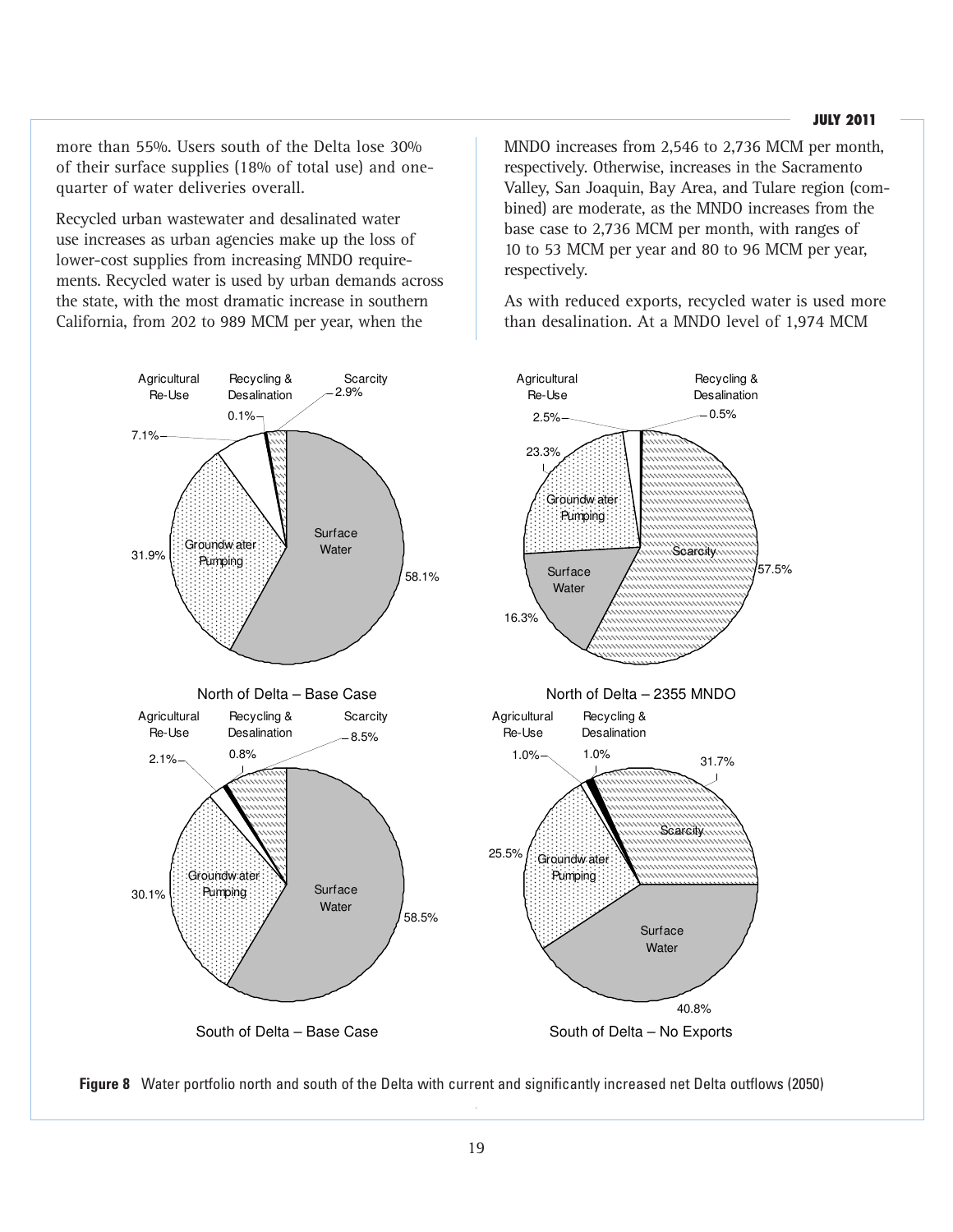per month, the southern California, San Joaquin, Bay Area, and Tulare regions all increase their desalination, with the greatest amount occurring in the San Joaquin, Bay Area, and Tulare regions (130 MCM per year).

## **Environmental Water Costs**

The marginal cost of environmental flows increases as deliveries are reduced to meet increasing Delta outflow requirements (Table 8). In contrast to the case of export restrictions, these added costs are shared more evenly across the state. As before, the marginal costs are highest for consumptively used environmental flows. In addition to the required Delta outflows themselves, the greatest increases in marginal costs are for the Trinity River minimum instream flows, Mono Lake and Owens Lake inflows, and the wildlife refuges.

## **The Value of New Facilities**

## *Conveyance Facilities*

As with restricted Delta exports, expansion of facilities that allow urban areas, primarily in the Bay Area and Southern California, to access more water have the highest economic benefit (Table 9). These

**Table 8** Marginal opportunity cost of environmental water with increasing MNDOs

|                                               | Average marginal economic cost (\$ per TCM)  |                              |           |               |           |           |           |                 |
|-----------------------------------------------|----------------------------------------------|------------------------------|-----------|---------------|-----------|-----------|-----------|-----------------|
| Region<br>(North or<br><b>South of Delta)</b> | <b>Location</b>                              | <b>Base</b>                  | $1,233^c$ | $1,480^\circ$ | $1,974^c$ | $2,355^c$ | $2,546^c$ | $2,736^{\circ}$ |
|                                               |                                              | <b>Minimum instream flow</b> |           |               |           |           |           |                 |
| North                                         | Trinity River <sup>a,b</sup>                 | 41.5                         | 90.3      | 117.7         | 495.4     | 563.6     | 620.4     | 856.2           |
| North                                         | Sacramento River                             | 2.4                          | 5.5       | 7.2           | 40.7      | 40.9      | 39.9      | 45.3            |
| North                                         | Clear Creek                                  | 19.9                         | 23.7      | 25.3          | 66.4      | 69.9      | 70.0      | 73.5            |
| North                                         | Feather River                                | 0.5                          | 2.8       | 3.5           | 6.5       | 7.3       | 7.4       | 11.7            |
| North                                         | Yuba River                                   | 0.5                          | 0.6       | 0.6           | 0.9       | 0.7       | 0.7       | 0.9             |
| North                                         | American River                               | 0.7                          | 3.2       | 3.6           | 12.7      | 12.2      | 12.2      | 12.6            |
| North                                         | Mokelumne River                              | 4.7                          | 9.6       | 11.5          | 32.1      | 32.1      | 32.4      | 40.0            |
| North                                         | Calaveras River                              | 0.0                          | 0.0       | 0.0           | 0.0       | 0.0       | 0.0       | 0.0             |
| South                                         | San Joaquin River                            | 42.8                         | 44.3      | 39.5          | 31.4      | 19.6      | 14.4      | 16.9            |
| South                                         | Stanisalus River                             | 2.7                          | 9.0       | 12.5          | 21.8      | 22.6      | 23.9      | 47.3            |
| South                                         | Tuolumne River                               | 2.8                          | 8.6       | 11.0          | 15.6      | 16.5      | 17.9      | 32.5            |
| South                                         | Merced River                                 | 23.9                         | 17.3      | 14.1          | 12.2      | 10.3      | 10.9      | 17.0            |
|                                               |                                              | <b>Refuges</b>               |           |               |           |           |           |                 |
| North                                         | Sacramento east refuges <sup>a</sup>         | 3.5                          | 42.2      | 64.2          | 352.0     | 408.4     | 458.2     | 652.2           |
| North                                         | Sacramento west refuges <sup>a</sup>         | 3.1                          | 43.1      | 66.2          | 157.3     | 224.2     | 301.9     | 535.2           |
| South                                         | Pixley National Wildlife Refuge <sup>a</sup> | 39.8                         | 81.2      | 98.6          | 135.3     | 138.2     | 138.6     | 138.9           |
| South                                         | Kern National Wildlife Refuge <sup>a</sup>   | 44.8                         | 92.7      | 118.0         | 182.1     | 235.1     | 293.5     | 509.7           |
| South                                         | San Joaquin Wildlife Refuge <sup>a</sup>     | 27.8                         | 74.9      | 99.8          | 434.0     | 496.4     | 550.9     | 774.2           |
|                                               |                                              | <b>Other</b>                 |           |               |           |           |           |                 |
| North                                         | Required Net Delta Outflow                   | 2.9                          | 46.8      | 71.8          | 407.1     | 471.0     | 526.6     | 752.7           |
| South                                         | Delta Mendota Pool                           | 24.6                         | 60.8      | 78.3          | 332.4     | 378.0     | 420.3     | 597.9           |
| South                                         | Owens Lake <sup>b</sup>                      | 892.8                        | 939.5     | 966.9         | 1028.7    | 1084.4    | 1145.9    | 1328.2          |
| South                                         | Mono Lake <sup>b</sup>                       | 1153.8                       | 1201.6    | 1230.3        | 1295.8    | 1354.7    | 1419.4    | 1611.4          |

a Consumptive environmental flows.

b Marginal values of environmental flows immediately downstream of hydropower-generating reservoirs may also reflect lost benefits of hydropower generation, in addition to downstream scarcity and operating costs.

c Minimum net Delta outflow (MNDO) (MCM per month).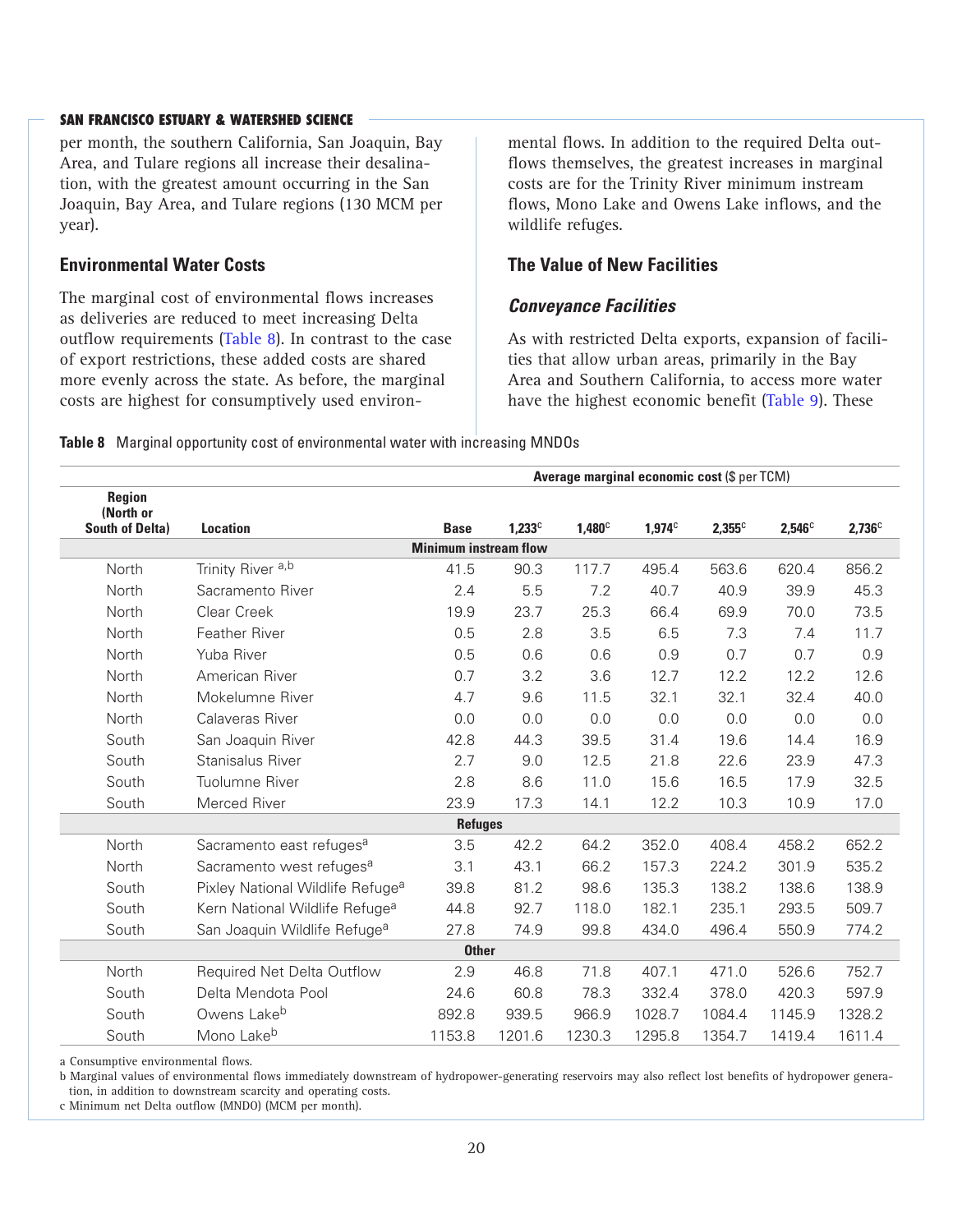**Table 9** Average economic marginal values of expanded conveyance and storage facilities with increasing monthly MNDOs

|                                               |                                                      |                |                |                 | Average marginal value of expansion (\$ per TCM per year) |              |                 |
|-----------------------------------------------|------------------------------------------------------|----------------|----------------|-----------------|-----------------------------------------------------------|--------------|-----------------|
| <b>Region</b><br>(North or South<br>of Delta) | <b>Name of facility</b>                              | <b>Base</b>    | $1,233^a$      | $1,480^{\circ}$ | $1,974^{\circ}$                                           | $2,355^a$    | $2,546^{\circ}$ |
|                                               | <b>Conveyance facilities (\$ per TCM per year)</b> b |                |                |                 |                                                           |              |                 |
| North                                         | Freeport Project                                     | $\Omega$       | 3              | 25              | 25                                                        | 25           | 32              |
| North                                         | Mokelumne River Aqueduct                             | 0              | 1              | $\overline{2}$  | $\overline{2}$                                            | 2            | $\overline{2}$  |
| South                                         | New Don Pedro Intertie <sup>c</sup>                  | 270            | 212            | 208             | 205                                                       | 165          | 188             |
| South                                         | Hetch Hetchy Aqueduct                                | 389            | 388            | 346             | 344                                                       | 339          | 308             |
| South                                         | <b>CCWD/EBMUD Intertie</b>                           | 0              | 0              | $\mathbf{0}$    | $\overline{0}$                                            | $\mathbf{0}$ | $\Omega$        |
| South                                         | Hayward Intertie                                     | 131            | 127            | 142             | 139                                                       | 139          | 122             |
| South                                         | Jones Pumping Plant                                  | $\mathbf{0}$   | 0              | 0               | 0                                                         | $\mathbf{0}$ | $\mathbf 0$     |
| South                                         | <b>Banks Pumping Plant</b>                           | 2              | 127            | 142             | 139                                                       | 139          | 122             |
| South                                         | Cross Valley Canal                                   | 0              | 1              | $\mathbf{2}$    | $\overline{2}$                                            | 5            | 6               |
| South                                         | Friant-Kern Canal                                    | $\Omega$       | 1              | 1               | 1                                                         | 1            | 1               |
| South                                         | Coastal Aqueduct                                     | 1112           | 1064           | 983             | 777                                                       | 730          | 522             |
| South                                         | Colorado River Aqueduct                              | 293            | 341            | 433             | 490                                                       | 552          | 740             |
|                                               | Reservoirs (\$ per TCM per year)                     |                |                |                 |                                                           |              |                 |
| North                                         | Shasta Lake                                          | 6              | 7              | 14              | 16                                                        | 75           | 87              |
| North                                         | Clair Engle Lake                                     | $\overline{2}$ | 2              | 6               | 7                                                         | 66           | 75              |
| North                                         | <b>Black Butte Lake</b>                              | 6              | 8              | 31              | 42                                                        | 114          | 130             |
| North                                         | Lake Oroville                                        | 12             | 12             | 23              | 28                                                        | 90           | 100             |
| North                                         | Thermalito Afterbay                                  | $\overline{7}$ | 10             | 19              | 25                                                        | 97           | 109             |
| North                                         | New Bullards Bar Reservoir                           | 15             | 15             | 29              | 36                                                        | 108          | 126             |
| North                                         | Englebright Lake                                     | 36             | 36             | 61              | 71                                                        | 136          | 151             |
| North                                         | Clear Lake & Indian Valley Reservoir                 | 2              | $\overline{2}$ | 11              | 16                                                        | 96           | 108             |
| North                                         | Camp Far West Reservoir                              | 5              | 6              | 25              | 35                                                        | 111          | 131             |
| North                                         | Folsom Lake                                          | 11             | 11             | 25              | 32                                                        | 103          | 124             |
| South                                         | New Melones Reservoir                                | 7              | 7              | 8               | 7                                                         | 62           | 70              |
| South                                         | San Luis Reservoir                                   | 0              | 0              | $\overline{2}$  | $\overline{4}$                                            | 54           | 63              |
| South                                         | New Don Pedro Reservoir                              | 6              | 6              | 7               | 7                                                         | 61           | 69              |
| South                                         | Hetch-Hetchy Reservoir                               | 4              | 4              | 5               | 6                                                         | 61           | 69              |
| South                                         | Millerton Lake                                       | 4              | 5              | 10              | 11                                                        | 64           | 74              |
| South                                         | Lake Kaweah                                          | 40             | 43             | 79              | 92                                                        | 128          | 128             |
| South                                         | Lake Success                                         | 36             | 39             | 69              | 83                                                        | 114          | 116             |
| South                                         | Lake Skinner                                         | 424            | 422            | 377             | 349                                                       | 287          | 230             |
|                                               | Artificial recharge facilities (\$ per TCM per year) |                |                |                 |                                                           |              |                 |
| South                                         | Santa Clara Valley                                   | 25             | 543            | 455             | 498                                                       | 543          | 759             |
| South                                         | Mojave                                               | 317            | 299            | 302             | 302                                                       | 299          | 319             |
| South                                         | Antelope Valley                                      | 850            | 1124           | 1016            | 1072                                                      | 1124         | 1338            |

a Minimum net Delta outflow (MNDO) (MCM per month).

b Some marginal values of conveyance expansion will initially increase in value because additional capacity would allow more water to be transferred, but as MNDO increases, the available supplies decrease, and additional capacity may no longer be needed because there is insufficient water to fill the conveyance facility.

c Hypothetical expansion from zero capacity.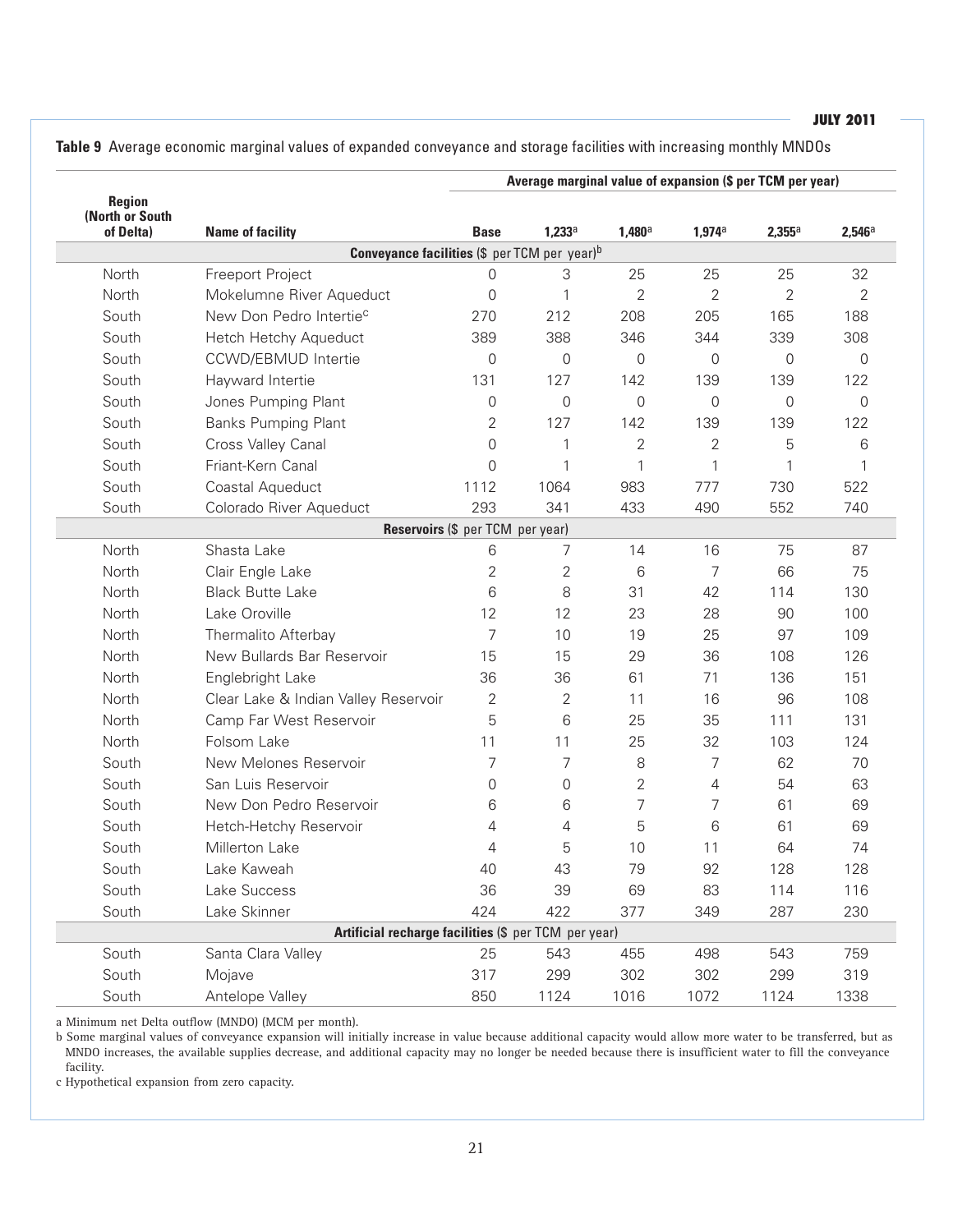conveyance facilities include the Hayward intertie, the Freeport Project, a New Don Pedro–Hetch Hetchy Aqueduct Intertie, the Friant–Kern Canal, and the Colorado River Aqueduct. Because exports are allowed, there would be modest benefit to expanding the pumping plant capacity at the SWP and CVP to allow more transfers of water south during the wet periods (when "surplus" flows remain) for use in the drier periods. As with the reduced export alternative, expanding some artificial recharge facilities for urban areas would also be beneficial (Table 9).

## *Expanded Surface and Underground Storage*

Similar to the restricted Delta export alternative, expanding surface water storage has less value than expanding key conveyance facilities. Overall, as MNDO increases, the value of additional surface storage increases, until regulatory limits reach a point where insufficient water is available to store and still meet outflow requirements (Table 9). The largest increases in average expansion value are for reservoirs north of the Delta, followed by the San Joaquin and Tulare basins and the southern Bay Area. Southern California has the reservoir with the greatest benefit if expanded (Lake Skinner), but its value

decreases as the MNDO increases because of reduced water availability.

As MNDO increases, the system must manage its groundwater and surface water more aggressively. Surface water reservoirs are drawn down further, and the range of storages increases (Figure 9). When MNDOs are high, reservoirs are filled higher when water is available, but drawn down further to supply demands. Groundwater storage also has a larger drawdown–refill cycle as MNDOs increase (Figure 9), indicating more aggressive conjunctive use.

#### **Summary**

Regulations that increase minimum Delta outflows raise water scarcity and economic costs statewide, but water transfers, changed operations, increased use of wastewater recycling and desalination, and water conservation allow users to adapt, albeit at some cost. Agricultural areas have the greatest scarcity, especially north of the Delta. Initially, they sell water south, and ultimately forgo supplies to meet Delta outflow requirements. Urban areas are relatively protected from changes in Delta outflows (except for purchasing additional water) until the highest levels of restrictions. New facilities, such as the Freeport



**Figure 9** Statewide surface water and groundwater storage for increasing MNDO. Non-exceedence probability is the probability of having a storage volume that is below (not exceeding) the given storage volume. For example, in the base case for surface water, there is a 20% chance that storage will be less than approximately 25 BCM per month.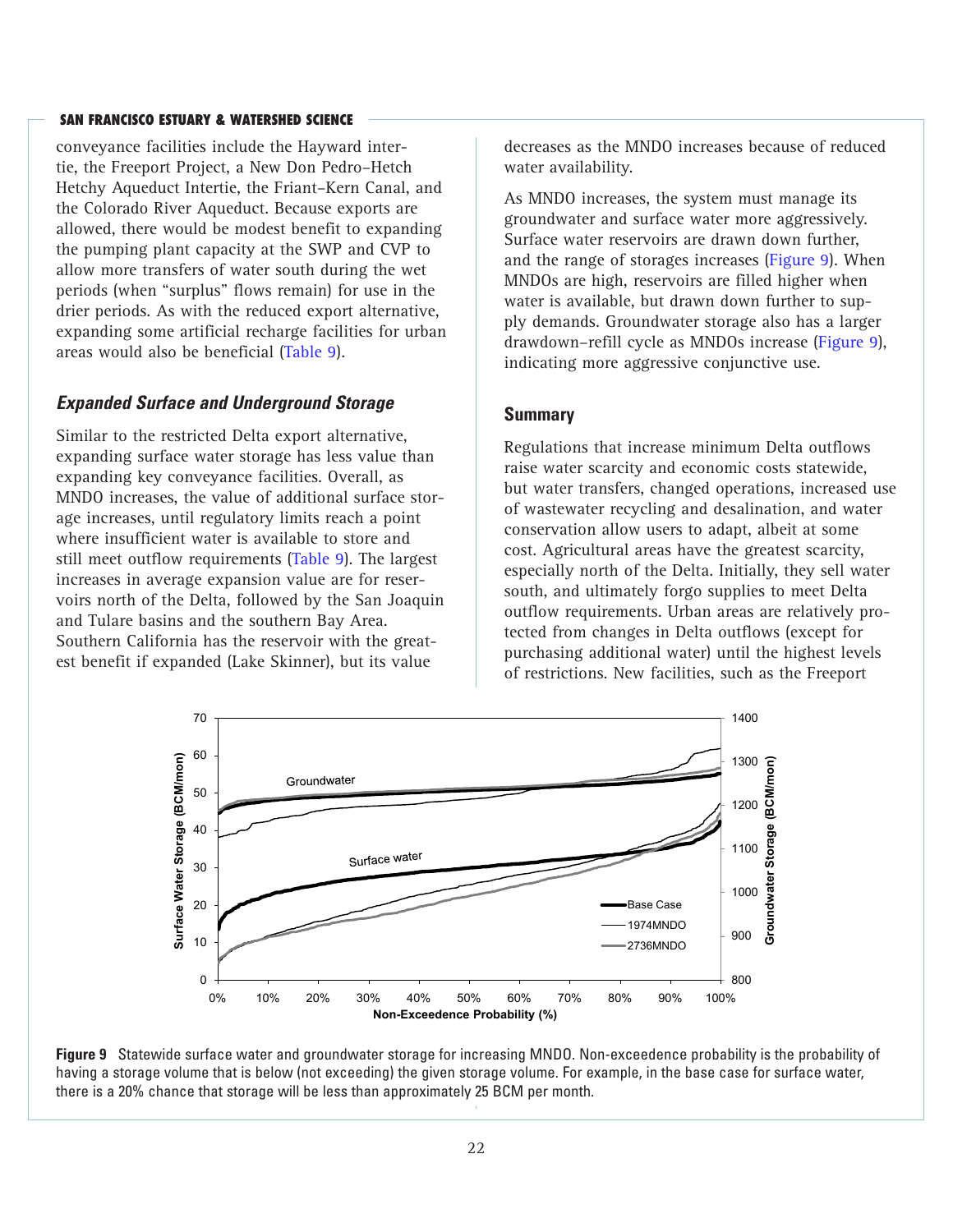Project and interties to the California Aqueduct, allow urban users to replace Delta water with other sources. Overall, statewide, few major changes in scarcity occur until minimum Delta outflows exceed 1,233 MCM per month. This indicates that the state might be able to adapt to changes in outflow requirements in most periods without major impacts if flexibility in operations and transfers is already in place, and some key conveyance facilities are constructed or expanded.

# **COMPARING THE REGULATORY ALTERNATIVES**

The two sets of model runs assessed here represent very different means of changing Delta regulations and operations. One alternative restricts exports through the pumping plants in the southern Delta, ultimately eliminating exports. The second alternative increases MNDO requirements, culminating in an outflow requirement of 32.8 BCM per year or 94% of unimpaired Delta outflows. The analysis assesses the most cost-effective way for water users to adjust to these sometimes radical changes in water availability, but the analysis does not directly consider other biological, societal, and non-economic factors that are influential in policy decisions.

Which alternative makes the most sense from a regulatory perspective depends on the regulatory objective at hand. Both alternatives reduce exports and increase Delta outflows, but do this in quite different ways (Figure 10). All else being equal (e.g., fixed urban and agricultural demands, historical hydrology, assumed costs for alternative supplies, infrastructure, etc.), eliminating exports leads to 23.1 BCM per year of net Delta outflow and an annual average cost of \$4.1 billion per year—\$1.5 billion higher than the costs of scarcity and operations in the base case. With the increased MNDO requirement, for the same level of Delta outflow, export pumping is at about 5.6 BCM per year and the annual average cost falls to \$3.2 billion per year. Thus, the same level of Delta outflow can be achieved, while still allowing exports and the total costs are reduced by \$1 billion per year.

If the regulatory objective is to limit environmental problems caused by the pumps, as in the Wanger Decision, this analysis suggests that it is most costeffective to directly target southern Delta export activity (Figure 11). In this case, a policy to increase Delta outflows will considerably raise costs to water users, because it reduces overall water availability. In contrast, if the regulatory objective is to increase flows into and out of the Delta, the most cost effective strategy is to increase minimum Delta outflow requirements (Figure 12). Even if export users bear regulatory responsibility for this requirement, they will be able to purchase some water from agricultural areas upstream of the Delta in the Sacramento Valley and along the eastern San Joaquin Valley. This market increases water scarcity (and revenues) in the selling areas, but generates economic benefits statewide because it allows the lower-value uses of water to contribute to the solution.

At present, there may be no alternative to direct export restrictions, given the environmental threats to delta smelt (*Hypomesus transpacificus*) and other declining fish species from pumping activity. But if exports were instead routed through a peripheral canal (or similar conveyance structure), the issue of the pumps would be removed or reduced and the regulatory problem would become one of determining appropriate flows into the Delta for environmental purposes and for water quality for in-Delta users (Lund and others 2010). Whenever the objective is to increase Delta flows, the state will use its water more efficiently, with greater gains to the overall economy, if it regulates these flows directly. Market incentives can engage some participation of upstream users, even if they are not required by regulation to contribute to the higher flow requirements.

# **CONCLUSIONS**

As Delta exports are restricted, scarcity increases for agricultural users south of the Delta. Some of these costs would be offset by revenues from sales of water by senior water-rights holders to urban areas and higher-valued agriculture. With assumed time to plan for these changes, urban deliveries are not significantly affected until exports are severely reduced (below 3.1 BCM per year). The significant increase in Central Valley and Southern California scarcity and scarcity costs when exports are curtailed highlights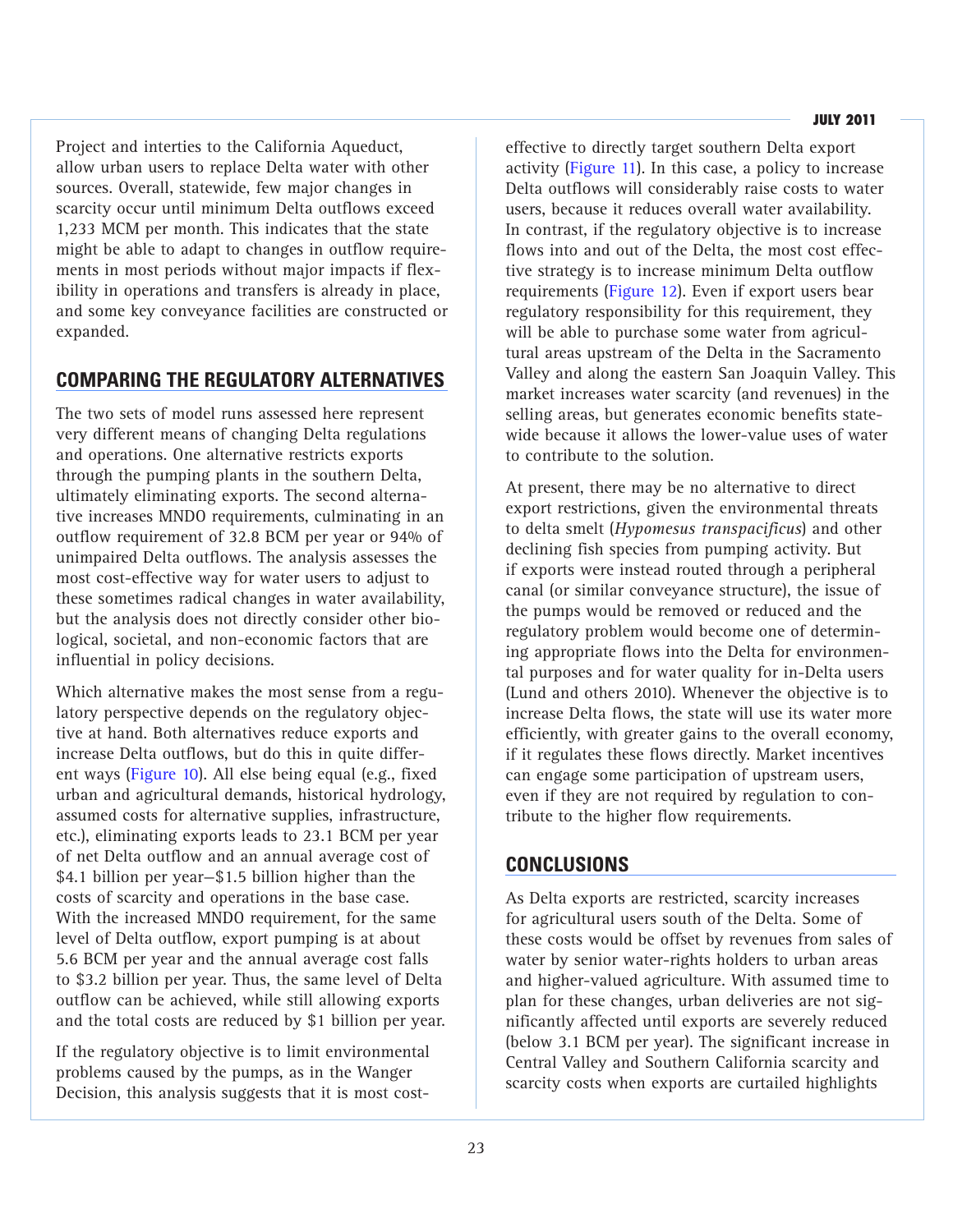

**Figure 10** Average Delta exports for a given level for Delta outflow for the two alternatives: reduced export capacity and increased MNDO. As the average Delta outflow increases (from a base of about 16 BCM per year), annual average Delta export pumping decreases under both regulatory alternatives. However, exports decrease at a faster rate when export restrictions are applied. Applying a MNDO requirement is the alternative which increases average Delta outflows with the least effect on exports (as evidenced by the 'flatter' curve).



**Figure 11** Average Delta export pumping and associated statewide net costs. As average Delta exports increase, average net costs decrease as more water becomes available. Changing the MNDO requirement is a more expensive means of controlling Delta exports than directly restricting export volumes. Note the "Minimum Delta Outflow Requirement" line is above the "Reduced Export Requirement" line.



**Figure 12** Average Delta outflows and associated statewide net costs. As average Delta outflows increase, the average net costs increase as water becomes scarcer and users switch to more costly supply alternatives. Generally, restricting exports is a more expensive means of increasing the average Delta outflow. Note the "Minimum Delta Outflow Requirement" line tends to be above the "Reduced Export Requirement" line.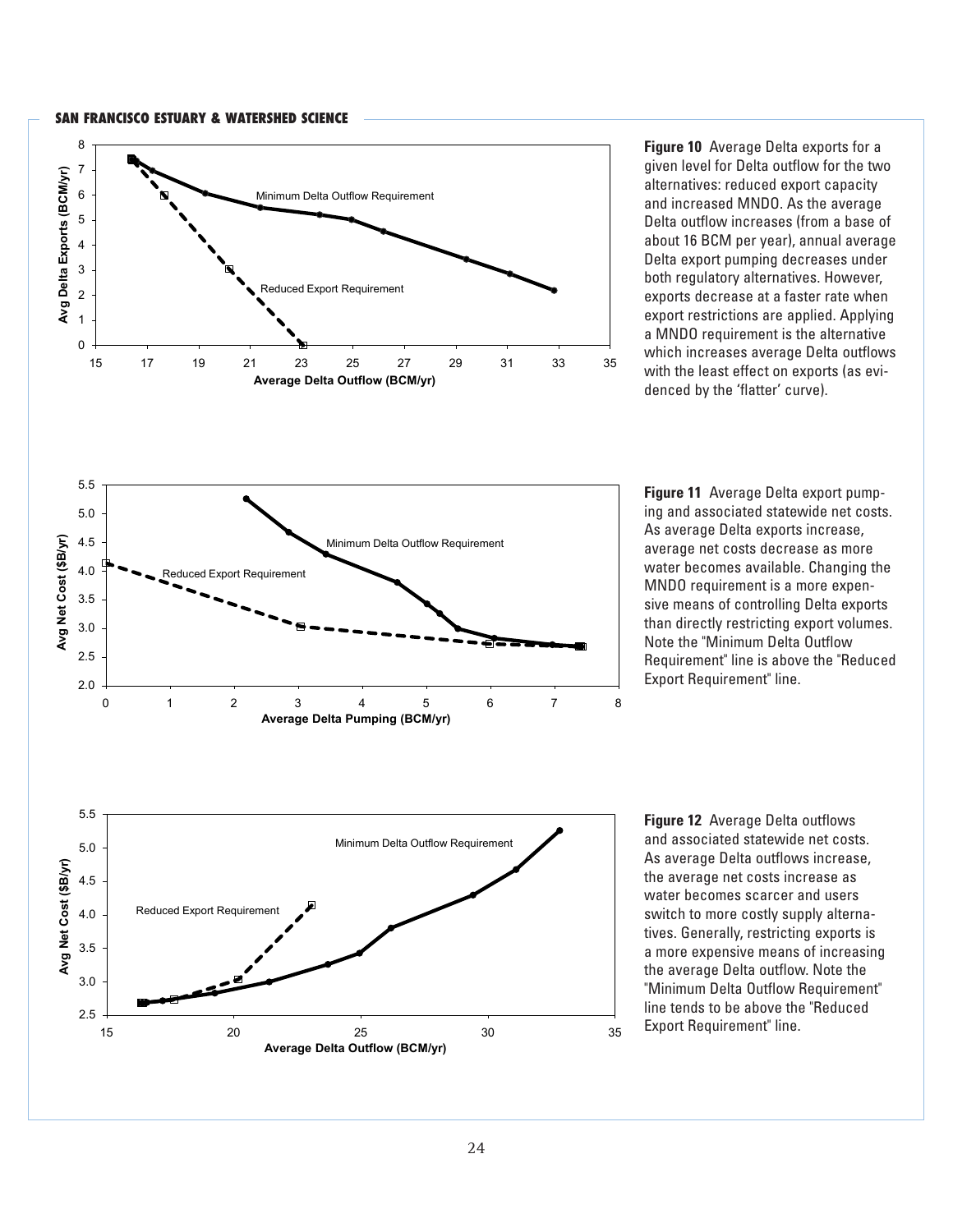how dependent these regions are on the Delta as a water supply source. If south-of-Delta transfers are restricted, the costs to agriculture decrease somewhat, but the costs to urban areas increase significantly, resulting in higher overall costs.

The effects of climate change were not explicitly evaluated in this study. However, previous CALVIN studies (Tanaka and others 2006; Medellín–Azuara and others 2008; Connell 2009; Harou and others 2010) demonstrate that Delta export operations are often central for economic adaption to climate change, and changes in hydrology lead to increased scarcity and costs as users adapt to reduced supplies and a seasonal shift in water availability. It seems likely that if climate warming effects, such as sea level rise and shifting hydrological timing and volumes, were added to either of the Delta regulatory alternatives examined here, scarcity and scarcity costs would increase, and the economic results (e.g., the marginal costs of environmental flows and infrastructure expansion) would be similar, though larger in absolute values.

Direct economic valuation of environmental services is controversial (Shabman and Stephenson 2000). Instead of attempting this, the marginal costs on required environmental flows were used to estimate the opportunity cost to urban and agricultural water users of various environmental requirements. Thus, as exports decrease, the opportunity cost of environmental flows increases, especially in the Central Valley. The highest opportunity costs are for flows used consumptively on site and not returned to the water system, as is the case with wildlife refuges and required consumptive lake flows (e.g., Mono Lake and Owens Lake inflows).

Additional surface water storage, while having some economic benefit, is not as valuable as expanding key conveyance and recharge facilities. Aqueducts, canals, and interties that allow users to buy and sell water, especially between the agricultural and urban sectors, are the most valuable. As export capacities are reduced, agricultural and urban users south of the Delta increase wastewater recycling and desalination to offset the reduction in surface and ground water supplies. When MNDOs are increased, urban users

north and south of the Delta increase water purchasing, wastewater recycling, and eventually desalination to offset reductions in surface water and groundwater supplies.

As exports are decreased, Delta outflow increases. The increases are larger in some months (summer and fall). Depending on the management objective, having more (or alternating more and less) water flow through the Delta may be desirable (Lund and others 2007). If a freshwater Delta is the desired outcome, it is more cost-effective to increase Delta outflow requirements directly, and still allow exports. If the desired objective is a reduction in fish entrainment, then a direct reduction in exports is more efficient. A combination of Delta alternatives and management options will be needed to reduce entrainment, reduce salt water intrusion as sea level rises, and provide water supplies for agricultural and urban uses.

Overall, management of the Delta requires balancing the interests that rely on it; this includes in-Delta users, water export users, upstream diverters, and environmental concerns. Results from large system models, such as CALVIN, can help decision-makers better understand the consequences of changes in management throughout the system. While imperfect, such results produce reasoned (and reasonable) insights. Overall, California's water supply system has considerable capacity to adapt to changes in Delta water policies. While such adaptation incurs costs, it need not incur catastrophic costs statewide, if well managed.

## **ACKNOWLEDGMENTS**

We thank David Fullerton, Ray Hoagland, Spreck Rosekrans, and Robert Wilkinson for helpful comments on an earlier draft. We alone are responsible for any remaining errors. This work was supported with funding from Stephen D. Bechtel, Jr. and The David and Lucile Packard Foundation.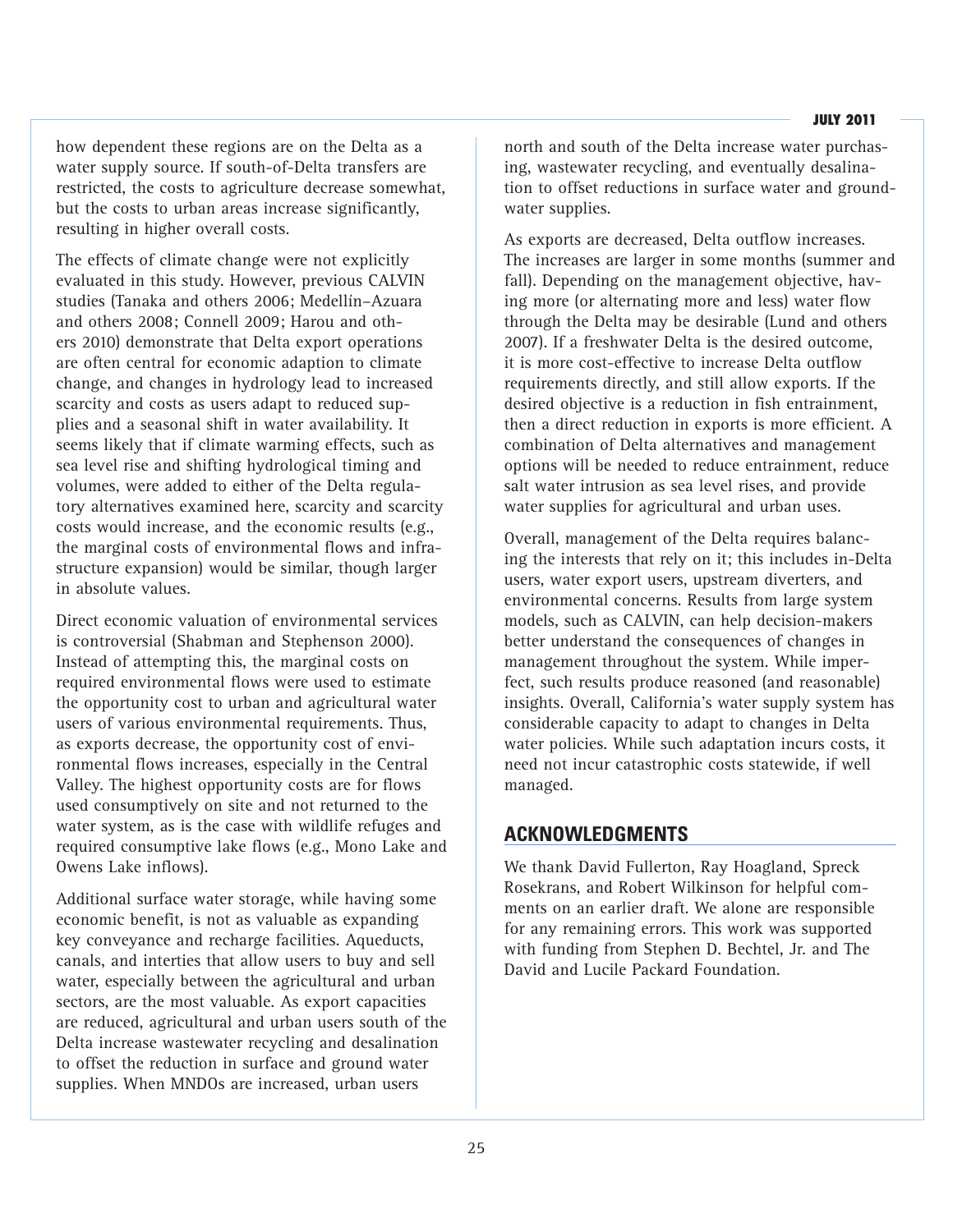## **SAN FRANCISCO ESTUARY & WATERSHED SCIENCE REFERENCES**

Becker L, Yeh WWG, Logan G, Sparks D. 1976. Hourly optimization model for California Central Valley Project. Trans Am Geophysical Union 57(4): 250–250.

Connell CR. 2009. Bring the heat but hope for rain: adapting to climate warming in California [thesis]. [Davis (CA)]: University of California, Davis. 63 p.

Department of Finance, E–2 [Internet]. [updated 2007 Dec]. California Department of Finance, California County Population Estimates and Components of Change by Year — July 1, 2000–2007; [cited 2011 May 9]. Available from: *http://www.dof.ca.gov/html/ [DEMOGRAP/ReportsPapers/Estimates/E2/E-2\\_2000-](http://www.dof.ca.gov/html/DEMOGRAP/ReportsPapers/Estimates/E2/E-2_2000-07.php) 07.php*

[DWR] California Department of Water Resources [Internet]. [updated 2011 Jan 7]. DWR Archived News—2007 News Announcements: "DWR Releases Water Delivery Impact Estimates Following Wanger Decision" Advisory, 2007 December 24; [cited 2011 May 9]. Available from *http://www.water.ca.gov/ [news/newsreleases/2007/122407wanger.pdf](http://www.water.ca.gov/)*

[DWR] California Department of Water Resources. 1998. DWRSIM Model – 2020D09B-Calfed-514, California Department of Water Resources, Sacramento, CA. Data files: DWRSIM\_2020D09B-Calfed-514-main.dat.

Draper AJ. 2001. Implicit stochastic optimization with limited foresight for reservoir systems [dissertation]. Davis (CA): University of California, Davis. 164 p.

Draper AJ, Jenkins MW, Kirby KW, Lund JR, Howitt RE. 2003. Economic–engineering optimization for California water management. Journal of Water Resources Planning and Management 129(3):155-164.

Draper AJ, Munévar A, Arora SK, Reyes E, Parker NL, Chungand FI, Peterson LE. 2004. CalSim: generalized model for reservoir system analysis. Journal of Water Resources Planning and Management 130(6):480– 489.

[DWR] California Department of Water Resources. 2010. Least–cost planning simulation model. California Department of Water Resources: Division of Statewide Integrated Water Management. Draft documentation.

Fleenor WE, Hanak E, Lund JR, Mount JR. 2008. Appendix C: Delta hydrodynamics and water salinity with future conditions. In: Lund JR, Hanak E, Fleenor WE, Bennett W, Howitt R, Mount J, Moyle P. 2008. Comparing Futures for the Sacramento–San Joaquin Delta. San Francisco (CA): Public Policy Institute of California. 256 p. Available from: *http://watershed. [ucdavis.edu/research/delta.html#comparing-futures](http://watershed.ucdavis.edu/research/delta.html#comparing-futures)*

Harou JJ, Pulido–Velaquez M, Rosenberg DE, Medellín–Azuara J, Lund JR, Howitt RE. 2009. Hydroeconomic models: concepts, design, applications, and future prospects. Journal of Hydrology 375:627–643.

Harou JJ, Medellín–Azuara J, Zhu T, Tanaka SK, Lund JR, Stine S, Olivares MA, Jenkins MW. 2010. Economic consequences of optimized water management for a prolonged, severe drought in California. Water Resources Research 46:1–12.

HEC. 1991. Columbia River System Analysis Model – Phase I. Davis (CA): US Army Corps of Engineers Hydrologic Engineering Center. Report PR–16 October.

Howitt RE, Ward KB, Msangi SM. 1999. Appendix A: Statewide Water and Agricultural Production Model. In: Howitt RE, Lund JR, Kirby KW, Jenkins MW, Draper AJ, Grimes PM, Davis MD, Ward KB, Newlin BD, Van Lienden BJ, Cordua JL, Msangi SM. 1999. Integrated Economic–engineering Analysis of California's Future Water Supply. Davis (CA): Center for Environmental and Water Resources Engineering. 187 p. [cited 2011 May 9]; Available from: *http:// [cee.engr.ucdavis.edu/faculty/lund/CALVIN/Report1/](http://cee.engr.ucdavis.edu/faculty/lund/CALVIN/Report1/Appendices/AppendixA.pdf) Appendices/AppendixA.pdf*.

Illingworth W, Mann R, Hatchet S. 2005. Economic consequences of water supply export disruption due to seismically initiated levee failures in the Delta. Appendix B of Jack R. Benjamin & Associates, Preliminary Seismic Risk Analysis Associated with Levee Failures in the Sacramento – San Joaquin Delta, Jack R. Benjamin & Associates, Menlo Park, CA.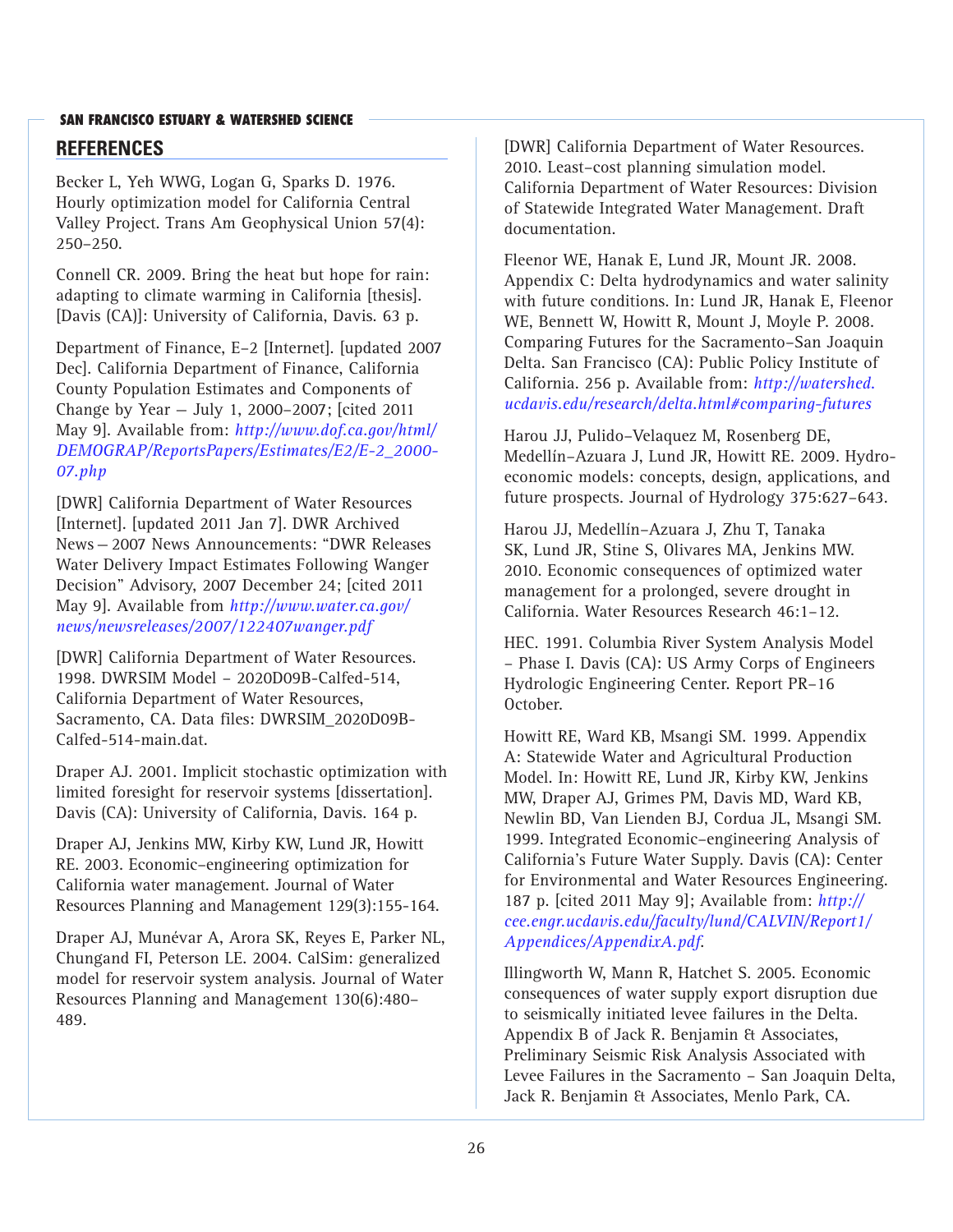Isenberg P, Florian M, Frank RM, McKernan T, Wright McPeak S, Reilly WK, Seed R. 2008. Blue Ribbon Task Force Delta Vision: our vision for the California Delta. Sacramento (CA): State of California Resources Agency.

Jenkins MW. 2000. Appendix B1: Representation of Urban Water Demands and Local Supplies. In: Jenkins MW, Draper AJ, Lund JR, Howitt RE, Tanaka SK, Ritzema R, Marques G, Msangi, SM, Newlin BD, Van Lienden BJ, Davis MD, Ward KB [Internet]. Davis (CA): Center for Environmental and Water Resources Engineering. 150 p. [cited 2011 May 9]; Available from: *http://cee.engr.ucdavis.edu/faculty/lund/ [CALVIN/Report1/Appendices/AppendixB1.pdf](http://cee.engr.ucdavis.edu/faculty/lund/CALVIN/Report1/Appendices/AppendixB1.pdf)*.

Jenkins MW, Draper AJ, Lund JR, Howitt RE, Tanaka SK, Ritzema R, Marques G, Msangi SM, Newlin BD, Van Lienden BJ, Davis MD, Ward KB. 2001. Improving California water management: optimizing value and flexibility. Davis (CA): Center for Environmental and Water Resources Engineering. Report No. 01–1.

Jenkins MW, Lund JR, Howitt RE. 2003. Using economic loss functions to value urban water scarcity in California. Journal American Water Works Association 95(2): 58–78.

Jenkins MW, Lund JR, Howitt RE, Draper AJ, Msangi SM, Tanaka SK, Ritzema RS, Marques GF. 2004. Optimization of California's water system: results and insights. Journal of Water Resources Planning and Management 130(4):271–280.

Labadie JW. 2004. Optimal operation of multireservoir systems: state-of-the-art review. Journal of Water Resources Planning Management 130(2):93– 111.

Lefkoff LJ, Kendal DR. 1996. Optimization modeling of a new facility for the California State Water Project. Water Resources Bulletin 32(3):451–463.

Lund JR, Hanak E, Fleenor W, Howitt R, Mount J, Moyle P. 2007. Envisioning Futures for the Sacramento–San Joaquin Delta. San Francisco (CA): Public Policy Institute of California. 281 p.

Lund JR, Hanak E, Fleenor W, Bennett W, Howitt R, Mount J, Moyle P. 2010. Comparing Futures for the Sacramento–San Joaquin Delta. Berkeley (CA): University of California Press. 218 p.

Marino MA, Loaiciga HA. 1985. Quadratic model for reservoir management—application to the Central Valley Project. Water Resources Research 21(5):631-641.

Medellín–Azuara J, Harou JJ, Olivares MA, Madani K, Lund JR, Howitt RE, Tanaka S, Jenkins MW, Zhu T. 2008. Adaptability and Adaptations of California's Water Supply System to Dry Climate Warming. Climatic Change 87(Suppl 1):S75–S90.

Mirchi A, Watkins D, Madani K. 2010. Modeling for Watershed Planning, Management and Decision Making. In: Vaughn JC. Watersheds: Management, Restoration and Environmental Impact. Hauppauge (NY): Nova Science Publishers, Inc.

Newlin, BD, Jenkins MW, Lund JR, and Howitt RE. 2002. Southern California Water Markets: Potential and Limitations. Journal of Water Resources Planning and Management 128(1):21–32.

Null S, Lund JR. 2006. Re-assembling Hetch Hetchy: Water Supply Implications of Removing O'Shaughnessy Dam. Journal of the American Water Resources Association 42(2):395–408.

Pulido–Velázquez M, Jenkins MW, Lund JR. 2004. Economic Values for Conjunctive Use and Water Banking in Southern California. Water Resources Research 40(3): 15 p.

Shabman L, Stephenson L. 2000. Environmental Valuation and Its Economic Critics. Journal of Water Resources Planning and Management 126(6):382-388.

Tanaka SK, Lund JR, Jenkins MW. 2003. Effects of Increased Delta Exports on Sacramento Valley's Economy and Water Management. Journal of the American Water Resources Association 39(6):1509-1519.

Tanaka SK, Zhu T, Lund JR, Howitt RE, Jenkins MW, Pulido MW, Tauber M, Ritzema RS, Ferreira IC. 2006. Climate Warming and Water Management Adaptation for California. Climatic Change 76(3–4):361–387.